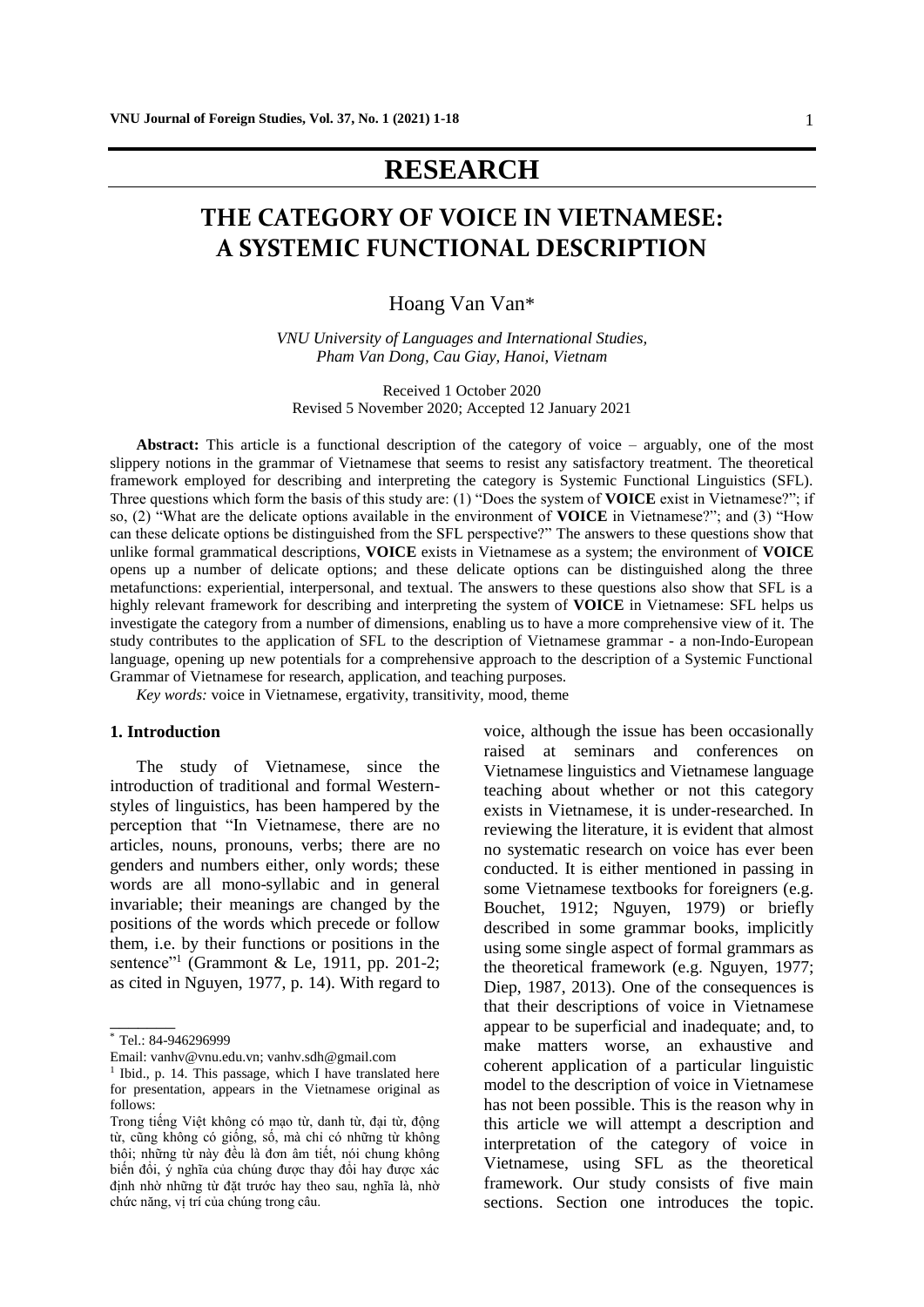Section two provides an overview of some formal conflicting views on voice in Vietnamese. Section three is concerned with data collection procedure and presentation of illustrative examples. Section four, drawing on insights from the studies by Halliday (1985, 1998, 2012, and elsewhere) and Halliday and Matthiessen (2014), describes and interprets in some detail the system of **VOICE** and its delicate options in Vietnamese. Finally, Section five summarises what has been explored and recommends the relevance of the SFL theory to description of Vietnamese grammar.

#### **2. Voice in Vietnamese: Conflicting views**

Formal grammarians of Vietnamese are not unanimous in looking at the category of voice in Vietnamese. To date, there have been three contradicting views about whether or not the category is applicable to the language. Some grammarians such as Truong (1867), Bui (1952), Diep (1987, 2013) hold that the category of voice does exist in Vietnamese. They mention (in passing) that the distinction between what has been traditionally referred to as the active and passive voice rests on two conditions which generally coincide: (a) the difference in the structure corresponding to the active and passive voice in the clause and (b) the occurrence of the two traditionally called common passive verbs *bị* (suffer, sustain, undergo) and *được* (get, obtain, receive). Simplifying somewhat, the different structures corresponding to the active and passive voice in Vietnamese, using the terminology of formal grammar, can be represented respectively as follows (note:  $NP = noun phrase$ ;  $V = verb$ ):  $NP1 + V (main) + NP2$  [active]  $NP2 + V1$  (passive) +  $NP1 + V2$  (main) [passive]

These contrasting constructions can be exemplified again in formal terms by the following clauses taken from Nguyen (1977, p. 132).

| [active]<br>(1a)                 |       |                    |                 |          |
|----------------------------------|-------|--------------------|-----------------|----------|
| Giáp                             | đánh  | con                | ngua            |          |
| Giap                             | beat  | generic classifier | horse           |          |
| NP <sub>1</sub><br>V(main)       |       |                    | NP2             |          |
| Giap beat(s) the horse.          |       |                    |                 |          |
| $(lb)$ [passive]                 |       |                    |                 |          |
| Con                              | ngua  | bi                 | Giáp            | đánh     |
| generic classifier               | horse |                    | Giap            | beat     |
| NP2                              |       | V1(passive)        | NP <sub>1</sub> | V2(main) |
| The horse is vise booten by Cion |       |                    |                 |          |

The horse is/was beaten by Giap.

However, there are some grammarians (e.g., Bouchet, 1912; Cordier,1932, Tran et al., 1960; Emeneau, 1951; Le, 1980; Thompson, 1985) who, drawing mostly on the classical Western view, have expressed doubts about the existence of voice in Vietnamese. They argue against the need to recognise this category. To quote Emeneau (1951, pp. 63-4):

Of the Vietnamese verb in general, it may be said, as Yuen Ren Chao said for Chinese (*Mandarin Primer*, p. 35): "there is no distinction of voice in Chinese." Besides what looks like syntactically expressed voice ("direction of action") in the familiar Indo-European sense ("active" : "passive", Vietnamese has the type of direction […], with object but no subject, and the types of construction […] in which a verb is followed by and object and that in which it is followed by another verb in series. None of these involve formal change in verb, and it must be said that the Vietnamese verb is without the category of voice.

Emeneau (ibid., p. 73) continues to state:

Tense, mode, and voice, [...] are not the categories of the Vietnamese verb; nor are aspect, number and person of the subject and object. The verb has its class meaning: it occurs and can occur as the nucleus of a predicate and cannot occur as the subject of a predicate or as object of a verb, except when the verb of the predicate is *là* (be).

In a similar vein, Thompson (1985, p. 217) claims:

An important way in which Vietnamese verbs differ from English verbs is that they do not in themselves imply a clear notion of "voice" in the grammatical sense. In English a (transitive) verb must be either active or passive. No such distinction is necessary in Vietnamese. As a matter of fact, the actor or the goal or object of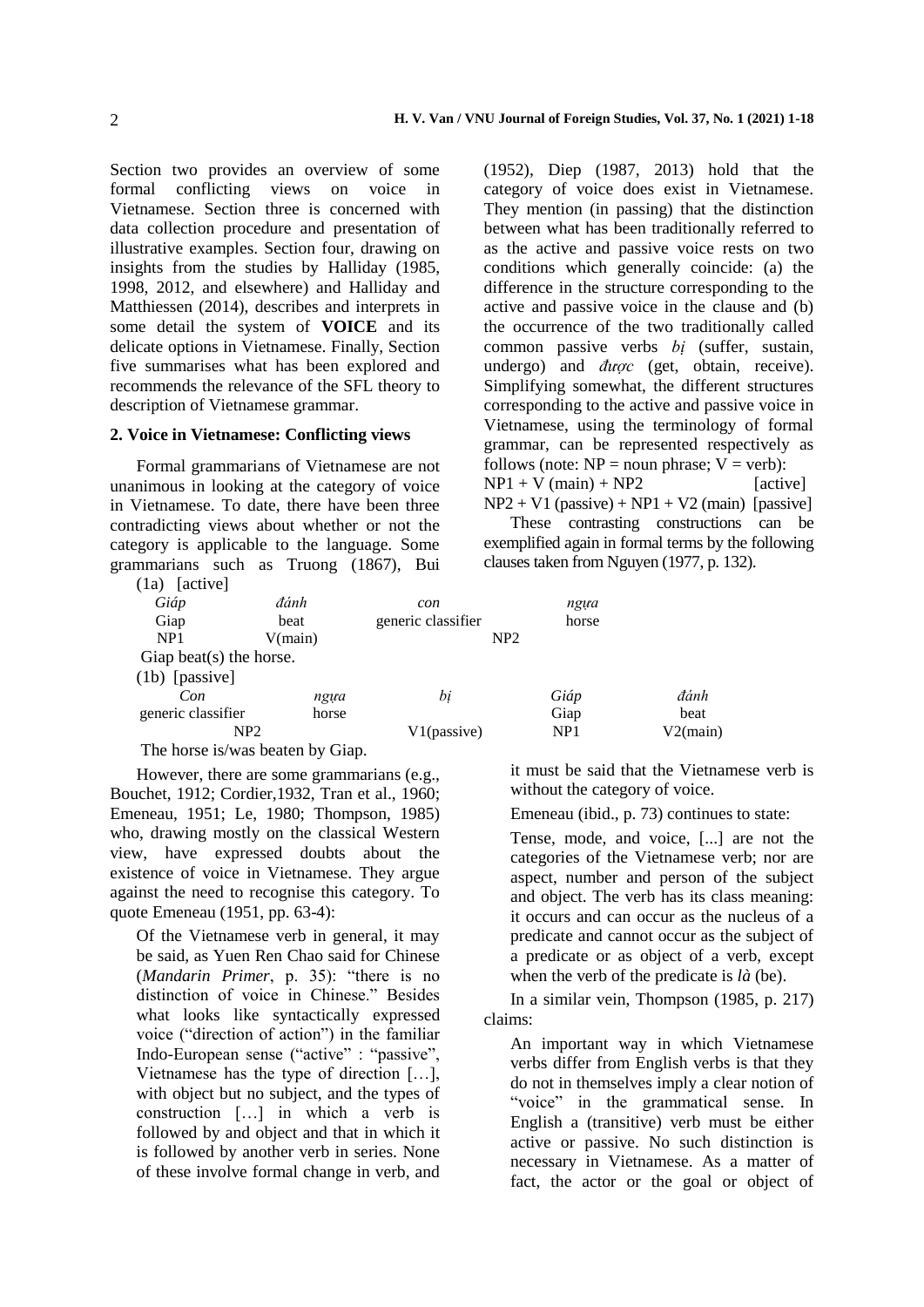Vietnamese verbs are regularly not formally marked; these relationships are generally clear from the context, and if they are not there are ways in which they can be made clear; the point is that they need not be, and in the vast majority of Vietnamese sentences such classifying devices are not used. The device which indicates that a preceding focal complement is actually a goal or object of the action […].

Thus, the rejection of the category of voice in Vietnamese is said to be justified by the fact that voice is the category of the verb, and that because Vietnamese is an isolating/analytic or  $(2)$ 

| $\sqrt{2}$      |                           |             |      |                    |          |
|-----------------|---------------------------|-------------|------|--------------------|----------|
| Bác             | Hai                       | bi          | môt  | phát               | súng lục |
| uncle           | Hai                       | suffer      | one  | generic classifier | pistol   |
| NP1             |                           | VP          |      | NP <sub>2</sub>    |          |
|                 | Uncle Hai got a gun shot. |             |      |                    |          |
| (3)             |                           |             |      |                    |          |
| Quân            |                           | được        | điểm | tÔt                |          |
| Quan            |                           | get/receive | mark | good               |          |
| NP <sub>1</sub> |                           | VР          |      | NP <sub>2</sub>    |          |
|                 |                           |             |      |                    |          |

Quan got a good mark.

The fact that *bị* and *được* can and do function as fully notional verbs has resulted in the third position which holds that although Vietnamese does not employ functional or morphological means, it uses syntactic means  $(4)$ 

| $Pha$ ()        | bung                                      | mâm    | lên                |
|-----------------|-------------------------------------------|--------|--------------------|
| Pha $()$        | bring                                     | tray   | up                 |
| NP <sub>1</sub> | VP                                        | NP2    |                    |
| Subject         | Predicate                                 | Object | Adverbial modifier |
|                 | Pha brought the food tray into the house. |        |                    |
| (5)             |                                           |        |                    |

| . 1 | mâm<br>com          |  | bung      | lên,        |
|-----|---------------------|--|-----------|-------------|
|     | tray<br>rice<br>NP2 |  | bring     | up          |
|     |                     |  | VP        |             |
|     | Obiect              |  | Predicate | Adverbial r |

(…) the food tray was brought into the house,

According to Nguyen (Ibid.), in clause (4) *Pha* is the actor, *bưng* (brought) is the verb expressing an action, and *mâm* (the food tray) is the object which is affected by the action expressed by the verb *bưng*. From the point of view of syntactic structure, this would be represented by the formal grammarian as Subject + Predicate + Object + Adverbial modifier of place. There is, however, an inversion of syntactic order in (5). In (4) *mâm* (the food tray), which is NP2, follows the verb *bưng* (brought) and functions as the Object; however, in (5) *mâm cơm* (the food tray) which is still said to be NP2 functions as the Subject non-inflectional language, verbs in Vietnamese do not change in form to distinguish between the active and passive voices as those in many Indo-European languages. Further, it has been argued that the two most common forms *bị* and *được* (see examples (1a) and (1b) above), which have been referred to as the 'passive particles' (Emeneau, 1951; Thompson, 1985), are, to use the traditional terminology, 'fully notional verbs' (Nguyen, 1977, p. 196). In many respects, they can still be used as transitive verbs (Nguyen, 1979, p. xii) in the sentence. Examples (2) and (3) serve to illustrate the point (note:  $NP = noun$ phrase;  $VP = verb$  phrase;  $A = Adverb$ ):

| phát<br>generic classifier<br>NP <sub>2</sub> | súng lục<br>pistol |                                               |  |
|-----------------------------------------------|--------------------|-----------------------------------------------|--|
|                                               |                    |                                               |  |
| tốt                                           |                    |                                               |  |
| good                                          |                    |                                               |  |
| NP <sub>2</sub>                               |                    |                                               |  |
|                                               |                    | (structure) to express the passive meaning    |  |
|                                               |                    | (Nguyen, 1977; Diep, 2013). Below I shall     |  |
|                                               |                    | reproduce two more examples taken from        |  |
|                                               |                    | Nguyen (1977, p. 207) to show how the voice   |  |
|                                               |                    | contrast in Vietnamese is explained as seen   |  |
|                                               |                    | from the point of view of the third position: |  |
|                                               |                    |                                               |  |

| lên                |
|--------------------|
| up                 |
| A                  |
| Adverbial modifier |
|                    |
|                    |
|                    |

Adverbial modifier

and precedes the verb *bưng*. Nguyen claims that the inversion of the order of the NP expressing the Object in clause (4) so that it acts as the Subject and precedes the verb in clause  $(5)$ indicates that the clause is passive. Nguyen (1977, p. 208) states:

In sentence  $1$  (= clause 4 here) the actor (of the action) and the subject (of the sentence) are conflated; this permits us to say that the verb *bưng* expresses the active meaning. In sentence  $2$  (= clause 5 here), however, the noun *mâm cơm*, which expresses the object (in clause 4), functions as the subject. So it would be justified to say that this sentence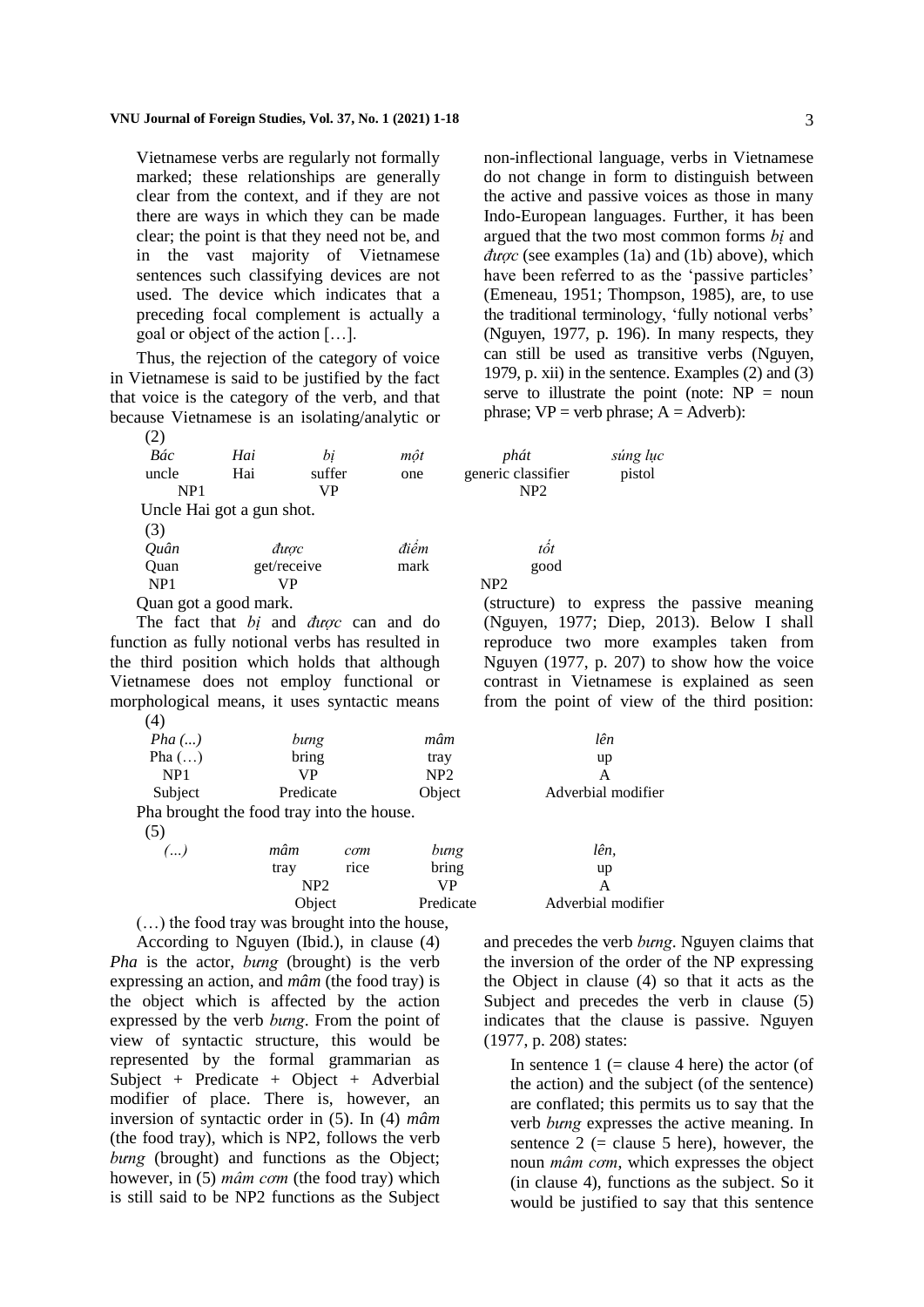is a passive one. The passive meaning, which is expressed by the whole syntactic structure as such, is not confined to the form of the verb but to the whole structure of the sentence.<sup>2</sup>

Nguyen's consideration of the active/passive distinction in terms of the different functions the subject plays in the sentence is crucial. It suggests that voice in Vietnamese is a feature of the clause, not of the verb, thus reflecting the specificity of Vietnamese as a non-inflectional language where verb form does not show whether a verb is active or passive. Further, what seems to be of theoretical importance is that his view represents a shift in focus from looking at the category of voice in Vietnamese totally from the point of view of the internal morphological structure of the verbal group (leading as a result to the claim that voice does not exist in Vietnamese) to viewing it from the point of view of the syntactic structure of the clause (leading as a result to the claim that voice exists in Vietnamese): in other words, the emphasis has shifted from (verb) morphology to (clause) syntax.

As can be seen from the above overview, scholars studying Vietnamese grammar have different views on the category of voice; some say that voice does exist in the language, while others hold that voice does not. What should be noted here is that those who recognize the existence of the voice base their interpretations only on one-faceted formal criterion. One of the consequences is that the picture of voice in Vietnamese appears to be inadequate. What is really needed is a comprehensive and coherent functional, social model of language that can help describe and interpret this important grammatical category in Vietnamese. This remark takes us to the next section where we will be concerned with the description and interpretation of voice in Vietnamese from the SFL perspective.

\_\_\_\_\_\_\_

#### **3. Data collection and descriptive strategies**

#### *3.1. Data collection*

Voice is a grammatical category construed at the rank of the clause. A clause, as always, is part of a text. It follows that the illustrating material in this study should be text-based, with examples taken from natural texts (both written and spoken). Ideally, every example should be the whole text; but in practice this ideal is unattainable. So in order to exemplify, I scour short extracts or passages from complete texts which are understandable even apart from their contexts; and from these extracts, I choose the target clauses as examples for illustration.

In this study, the majority of examples are authentic. They are taken from a variety of genres: folk poetry, poems, short stories, and grammar books of Vietnamese. I have decided not to base the study on a particular corpus, because a grammatical aspect of the clause is concerned not just with the actual or observed examples but with the possible examples as well (cf. Chomsky, 1965).

Some other examples are my own; they are provided based on my knowledge as a competent native speaker of Vietnamese. This was made necessary for two reasons. First, when a number of grammatical points need to be illustrated in one and the same example (clause), often it is difficult to find an instance in a given collection of texts. This does not mean that the imaginary example cannot occur, but simply because of 'the vast complexity of language' (cf. Palmer, 1980, p. 8), it would take a grammarian a lifetime to scour the texts for it while as a native speaker of the language he or she knows very well that the example in question is a 'good' clause in his or her language. And secondly, when I wish to compare an example with a possible variant, such agnate pair(s) is/are also unlikely to occur in the language, but it seems that to search for such a minimally contrasting pair would be taking the use of authentic examples to unnecessary extremes.

As the majority of examples are taken from natural texts, they sometimes contain elements which are irrelevant to the point under discussion. In some instances, in order to avoid overload of information not needed immediately, what we have done is (i) to 'tidy

<sup>2</sup> Ibid., p. 208. This passage, which I have translated here for presentation, appears in the Vietnamese original as follows:

Trong câu 1, chủ thể của hoạt động và chủ ngữ của câu trùng với nhau, và điều đó cho phép ta khẳng định được rằng động từ *bưng lên* có ý nghĩa chủ động. Còn ở câu 2, danh từ biểu thị đối tượng lại làm chủ ngữ của câu. Vì vậy có thể khẳng định rằng câu này có ý nghĩa bị động. Những ý nghĩa bị động biểu thị bằng cả một cấu trúc cú pháp như vậy không phải là dạng bị động của riêng động từ mà là ý nghĩa bị động của cả câu.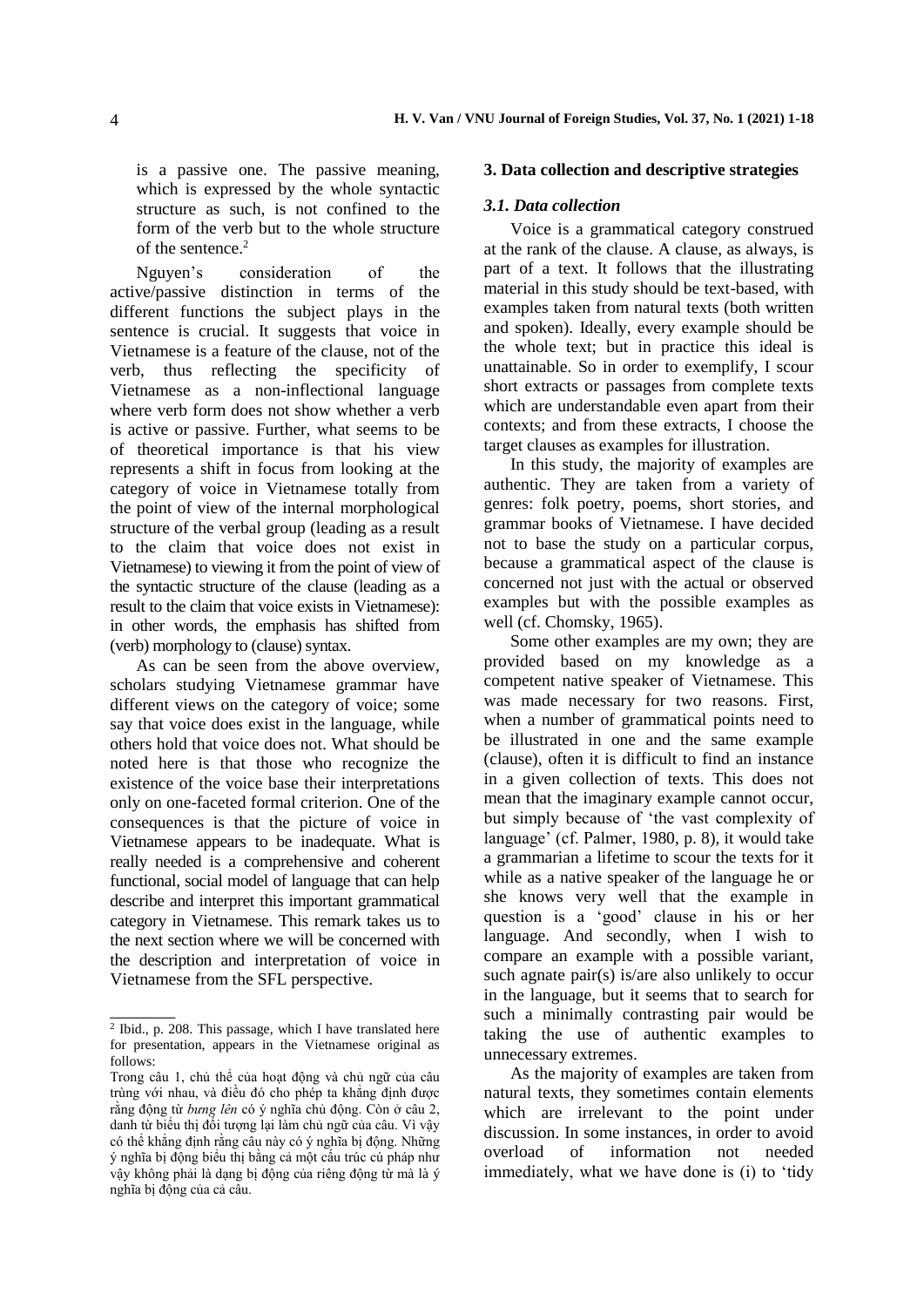up' the original example by removing the irrelevant elements, and (ii) to expand the elements of an elliptical example, so as to remove ellipsis. It is hoped that these 'editing' steps, taken minimally, in no way invalidate the suitability of the examples, especially where the grammar of voice is concerned.

#### *3.2. Presentation of illustrative examples*

As this study is concerned only with a category of the clause of Vietnamese grammar, two notes of caution should be introduced before we could start. First, in the the SFL model (Halliday, 1967a, 1967b, 1968, 1970, 1978, 1985, 1998; Halliday & Matthiessen, 2014; and many others), the clause is recognized as a simultaneous representation of three different strands of meaning: experiential, interpersonal and textual, realized at once in the system of transitivity (experiential), mood (interpersonal), and theme (textual). This suggests that in starting to examine the category of voice from the transitivity system, we have to presuppose the existence of other two systems such as mood and theme<sup>3</sup> in Vietnamese. However, at some point when there is a need to bring out more clearly an issue concerning the category of voice some reference will be made to them and other aspects of the grammar of Vietnamese. Further, as mood and theme have not been extensively described in Vietnamese from the SFL perspective, while recognizing the shortcomings of taking these for granted, we have generally assumed that functions such as Subject, Predicator, Complement, Adjunct, Theme, Rheme, Given, and New at least at the primary level of delicacy resemble those in English. And secondly, because the description of the category of voice in Vietnamese presented in this study is written in English, it should be presented in a way so that not only Vietnamese but also English readers can understand it. To fulfil this goal, glosses and symbols used in the article are presented as follows: in the descriptive and explanatory text, the initial letter of the names of functions is capitalized; e.g., Actor, Goal, Beneficiary, etc. When they are introduced for the first time, they appear in bold type and are usually followed by abbreviations enclosed in round

 $\overline{\phantom{a}}$ 

brackets (…): **Actor** (**Ac**), **Agent** (**Ag**), Medium (**Med**), and so on. In contrast, names of systems are capitalised throughout: **TRANSITIVITY** for the system of **TRANSITIVITY**, **MOOD** for the system of **MOOD**, and so on.

The presentation of an illustrative example is organised as follows: each individual example is numbered in Arabic numeral which is enclosed in round brackets, followed by the source of data or the origin of the example which is enclosed in square brackets […] (see Appendix); the first line, which is italicised, provides the Vietnamese wording; the second line gives English interglosses; the third line provides the configuration of functions of the elements in the clause and appear in bold type (where there is limited space, these functional labels are presented in abbreviated forms, but where there is enough space, they are presented in full); and the fourth represents an idiomatic translation into English. For non-Vietnamese speakers so far as the grammar is concerned, it is the inter-glosses that are more relevant and not the idiomatic translation, as the idiomatic translation is an attempt to convey the meaning and not the grammatical relations within the Vietnamese clause. Below is an instance of how an example is presented (note: [TĐ] = Tản Đà):

|--|

| Lá                  | thu    | roi rung                    | đâu                       | ghênh |
|---------------------|--------|-----------------------------|---------------------------|-------|
| leaf                | autumn | fall                        | head                      | chute |
| <b>Actor/Medium</b> |        | <b>Process:</b><br>material | Circumstance:<br>location |       |
|                     |        |                             |                           |       |

Autumn leaves fell on top of the chute.

## **3. Voice in Vietnamese: A systemic functional description and interpretation**

## *3.1. The notions of transitivity and ergativity*

We begin to explore the category of voice in Vietnamese with the examination of the notions of transitivity and ergativity because these notions have been the central topic of discussion of both formal and functional scholars (e.g. Svartvik, 1966; Fillmore, 1968; Lyons, 1979; Palmer, 1980; Kaplan, 1995; Collins Cobuild, 1996; Diep, 1987, 2013; Nguyen, 1977; Nguyen, 1979; Halliday, 1976, 1985, 1998; Halliday & Matthiessen, 2014; Matthiessen, 1995; Davidse, 1992; Hoang, 1997, 2012, and many others). Of the two notions of transitivity and ergativity in Vietnamese, ergativity has not yet been explored in the SFL model. Therefore, as a basis for exploring ergativity, it would be useful to start with the notion of transitivity. Consider the following examples taken from Hoang (2012).

<sup>&</sup>lt;sup>3</sup> The Vietnamese transitivity system and its delicate subsystems such as material, behavioural, mental, verbal, relational, and existential have been described by Hoang (1997, 2012).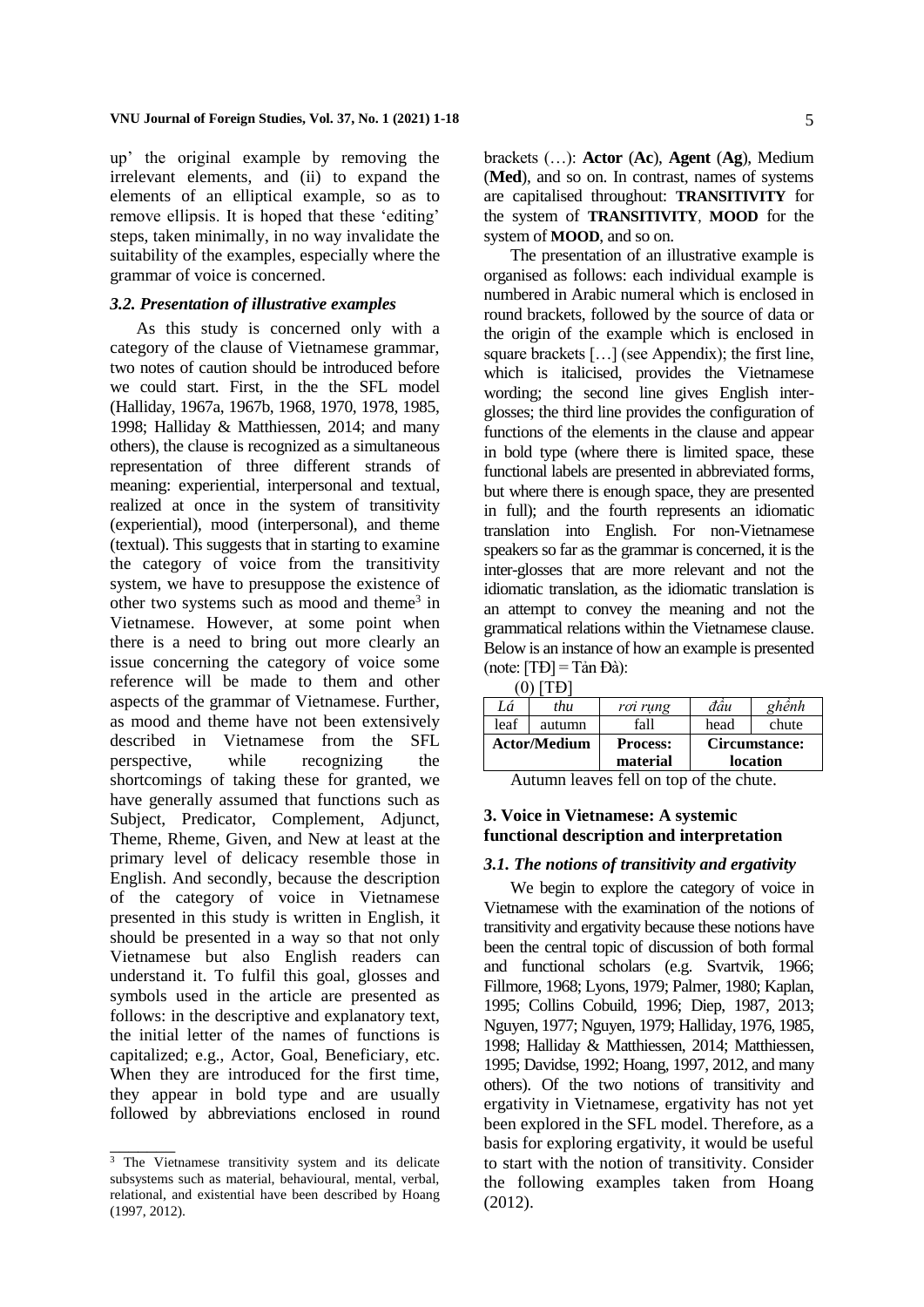|                               | $(6)$ [NM]                                    |                    |                                   |                                                            |               |            |  |
|-------------------------------|-----------------------------------------------|--------------------|-----------------------------------|------------------------------------------------------------|---------------|------------|--|
| Hăn                           |                                               |                    | đến                               |                                                            |               |            |  |
| He                            |                                               |                    | come                              |                                                            |               |            |  |
| Actor                         |                                               |                    | <b>Process: material</b>          |                                                            |               |            |  |
|                               | He came.                                      |                    |                                   |                                                            |               |            |  |
| 7)                            | [NM]                                          |                    |                                   |                                                            |               |            |  |
| Hăn                           |                                               |                    | đánh                              | Tuyết                                                      |               |            |  |
| he                            |                                               |                    | beat<br>Tuyet                     |                                                            |               |            |  |
| Actor                         |                                               |                    | Process: material                 | Goal                                                       |               |            |  |
|                               |                                               | He beat Tuyet.     |                                   |                                                            |               |            |  |
|                               |                                               | $(8)$ [TDP]        |                                   |                                                            |               |            |  |
| Ông                           | già                                           |                    | thở dài                           |                                                            |               |            |  |
| Mr                            | old                                           |                    | sigh                              |                                                            |               |            |  |
| <b>Behaver</b>                |                                               |                    | <b>Process: behavioural</b>       |                                                            |               |            |  |
|                               |                                               |                    | The old man sighed.               |                                                            |               |            |  |
| (9)                           |                                               |                    |                                   |                                                            |               |            |  |
| Mę                            |                                               |                    | nhìn                              |                                                            |               | con        |  |
| mother                        |                                               |                    | look                              |                                                            |               | son        |  |
| <b>Behaver</b>                |                                               |                    | Process: behavioural              |                                                            |               | Phenomenon |  |
| The mother looked at her son. |                                               |                    |                                   |                                                            |               |            |  |
| (10)                          |                                               |                    |                                   |                                                            |               |            |  |
| Nga                           | nghĩ<br>miên man                              |                    |                                   |                                                            |               |            |  |
| Nga                           |                                               |                    | think                             |                                                            | interminably  |            |  |
| <b>Senser</b>                 | <b>Process: mental</b><br><b>Circumstance</b> |                    |                                   |                                                            |               |            |  |
|                               |                                               |                    | Nga thought interminably.         |                                                            |               |            |  |
|                               |                                               | $(11)$ [NM]        |                                   |                                                            |               |            |  |
| Tuyết                         |                                               |                    | vêu                               | tôi                                                        |               |            |  |
| Tuyet                         |                                               |                    | love                              | T                                                          |               |            |  |
| <b>Senser</b>                 |                                               |                    | <b>Process: mental</b>            | <b>Phenomenon</b>                                          |               |            |  |
|                               |                                               | Tuyet loved me.    |                                   |                                                            |               |            |  |
| (12)                          |                                               |                    |                                   |                                                            |               |            |  |
| Họ                            |                                               | thắc mắc           |                                   | vê                                                         | chính sách    |            |  |
| they                          | complain<br>about<br>policy                   |                    |                                   |                                                            |               |            |  |
| Sayer                         |                                               |                    | Process: verbal                   |                                                            | Circumstance  |            |  |
|                               |                                               |                    | They complained about the policy. |                                                            |               |            |  |
|                               |                                               | $(13)$ [NMC]       |                                   |                                                            |               |            |  |
| Toà án                        |                                               | kết tội            |                                   |                                                            | kẻ giết người |            |  |
| court                         |                                               | murderer<br>accuse |                                   |                                                            |               |            |  |
| Sayer                         |                                               |                    | Process: verbal                   |                                                            | <b>Target</b> |            |  |
|                               |                                               |                    | The court accused the murderer.   |                                                            |               |            |  |
|                               | $(14)$ [TH]                                   |                    |                                   |                                                            |               |            |  |
|                               |                                               |                    |                                   | hiền lành<br>(verbless) <sup>4</sup><br>Con<br>chim<br>gáy |               |            |  |
| generic                       |                                               | bird               | crowing                           |                                                            |               | gentle     |  |

| generic<br>classifier | bird | crowing | gentle           |
|-----------------------|------|---------|------------------|
| <b>Carrier</b>        |      |         | <b>Attribute</b> |

The turtle-dove is gentle.

\_\_\_\_\_\_\_

| <b>Identified/Token</b> | <b>Process:</b><br>relational | <b>Identifier/Value</b> |
|-------------------------|-------------------------------|-------------------------|
|                         | be                            | Nham                    |
| Tôi                     | là                            | Nhâm                    |
| 1.771111                |                               |                         |

I'm Nham.  $(16)$   $[CD]$ 

| LU)                 | U    |                                |                 |      |
|---------------------|------|--------------------------------|-----------------|------|
| Trên                | giời | сó                             | đám mâv         | xanh |
| on                  | sky  | have                           | cloud           | blue |
| <b>Circumstance</b> |      | <b>Process:</b><br>existential | <b>Existent</b> |      |
|                     |      |                                |                 |      |

There is a blue cloud in the sky.

The above examples are intended to demonstrate two important points. First, they are the process types which have been recognized in the experiential grammar of Vietnamese (see Hoang, 1997, 2012), of which (6) and (7) are material processes; (8) and (9) behavioural processes; (10) and (11) mental processes, (12) and (13) verbal processes, (14) and (15) relational processes, and (16) is an existential process. Secondly, of these processes, (6), (8), (10), (12), (14), and (16) involve one participant referred to respectively as **Actor** in (6), **Behaver** in (8), **Senser** in (10), **Sayer** in (12), **Carrier** in (14) and **Existent** in (16); and (7), (9), (11), (13), and (15) involve two participants referred to respectively as **Actor** and **Goal** in (7), **Behaver** and **Phenomenon** in (9), **Senser** and **Phenomenon** in (11), **Sayer** and **Target** in (13), and **Identified/Token** and **Identifier/Value** in (15). The fact that a process may involve one or two participants has constituted a basis for the distinction which is traditionally captured in grammars by the terms 'intransitive' and 'transitive'. The traditional claim that an intransitive clause has one participant, and a transitive clause has two poses some problem, since the second half of the generalisation does not hold because of the parameter of **VOICE**. Consider the following set of material clauses:

| (17a) |                          |      |
|-------|--------------------------|------|
| Cửa   | $m\dot{\sigma}$          |      |
| door  | open                     |      |
| Actor | <b>Process: material</b> |      |
|       | The door opened.         |      |
| (17b) |                          |      |
| Cường | $m\dot{\sigma}$          | cira |
| Cuong | open                     | door |
| Actor | <b>Process: material</b> | Goal |

Cuong opened the door.

<sup>4</sup> Several features of verbs in Vietnamese are quite different from those of verbs in English. The class does include a great majority of words which may be translated by English verbs. A large number of forms which are most conveniently rendered by English adjectives following some form of the verb 'be': thus *Con chim gáy hiền lành* means (The turtle-dove is gentle), *Tôi vui* (I am happy), *Cô ấy buồn* (She was sad), and so forth. The meaning 'be' seems to represent an integral part of the semantic range of this sort of verb (for more detail, see Thompson, 1985).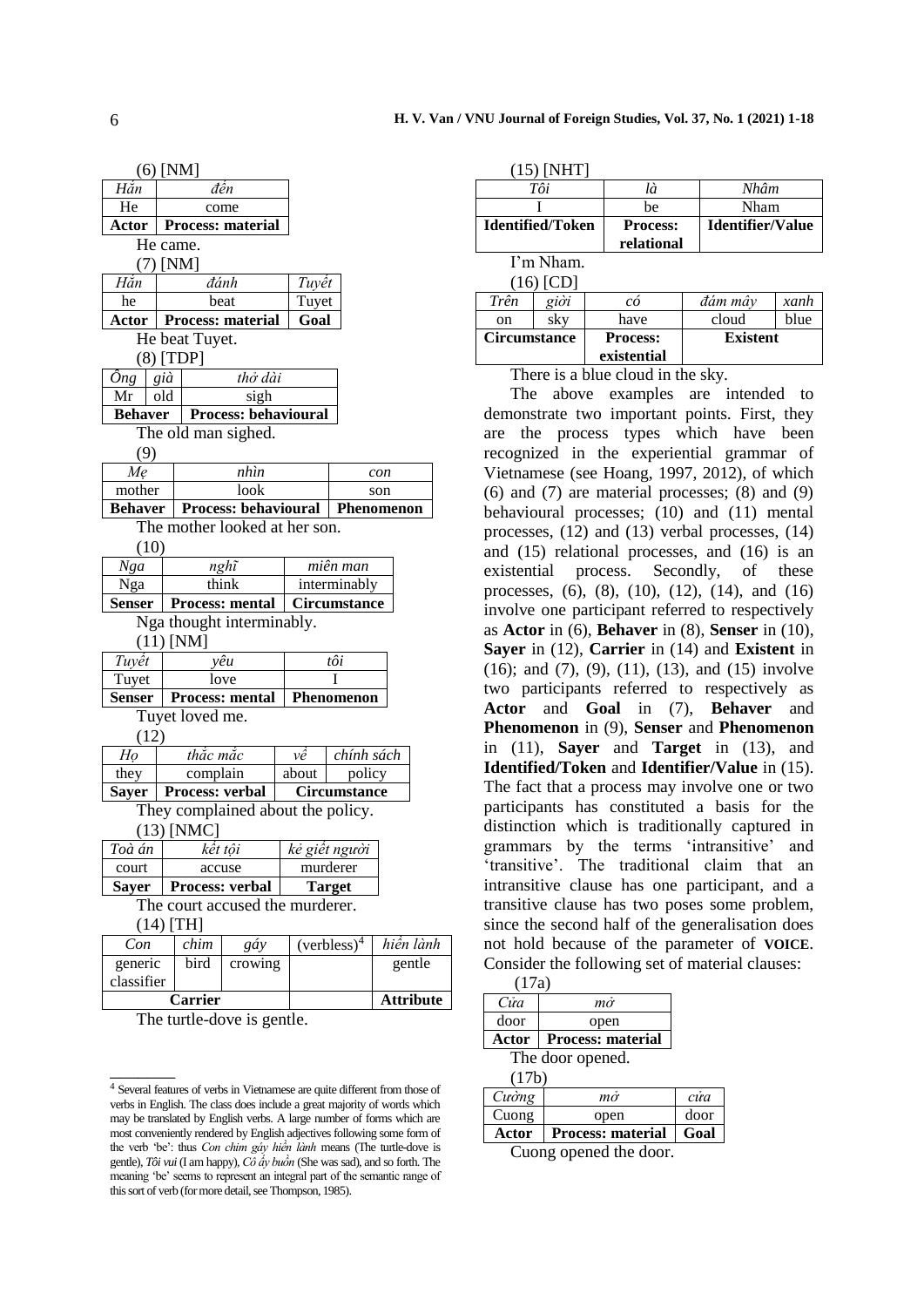| Cửa  | duoc             | $(Cu\grave{o}ng)$ | mò                       |
|------|------------------|-------------------|--------------------------|
| door | passive particle | (Cuone)           | open                     |
| Goal |                  | Actor             | <b>Process: material</b> |

The door was opened (by Cuong).

(17a) is traditionally known as an intransitive clause; (17b) is a transitive and active clause; and (17c) is a transitive and passive clause. Thus, according to the analysis the transitive clause has two possible patterns: active and passive. However, it should be noted that the Actor, *Cường* in (17b) is still introduced as the Actor in (17c) though is now preceded by the form *được*, traditionally known in Vietnamese linguistic scholarship as 'passive particle'. The active/passive contrast is applicable only if the clause is transitive, and while it is possible for the Actor to occur overtly in either case as (17b) and (17c) show, when the clause is passive, the participant that is obligatory is Goal, not Actor, a situation that is indicated in (17b) and (17c) by putting the Actor, *Cường*, in round brackets. Let us refer to the perspective presented above as the transitive analysis. Halliday (1967a, 1967b, 1968, 1976, 1998, 2012), Halliday and Matthiessen (2014), and Matthiessen (1995) have pointed out that there does exist an alternative perspective on clause organization. They refer to it as the ergative perspective. What is ergativity and what distinguishes it from transitivity?

"The root of the grammar of the nuclear **TRANSITIVITY** of processes and participants are two simultaneous systems, **PROCESS TYPE** and **AGENCY**" (Matthiessen, 1995, p. 206). The former is specifically related to the transitive model and the latter, to the ergative one. Halliday (1970, p. 157, 1998, p. 167) and Halliday and Matthiessen (2014, p. 347) claim that these two alternative perspectives on clause organization are very widely distributed; possibly all languages display both, in different mixtures, with perhaps one or the other as the more dominant.

The transitive system realises a '**PROCESS AND EXTENSION** model' (Davidse, 1992, p. 108; see also Halliday, 1977, 1998, 2012; Halliday & Matthiessen, 2014; Hoang, 1997, 2012). Its point of departure (taking the material process as representative) is that the Actor is engaged in the process. If the action ends with the Actor as in *Cây rung* (The tree shook), then we have an intransitive clause realised by a structural configuration of **Actor^Process**, where Actor can also be interpreted as the participant being 'affected' (Halliday, 1970, p. 157) by the action. However, the action does not have to stop at the Actor^Process combination. It can be extended to or directs itself on to a Goal as *cây* (tree) in *Gió rung cây* (The wind shook the tree). In such an instance, we have a transitive clause realised by a structural configuration of **Actor^Process^Goal**, where Goal now is that which is to be interpreted as the participant being affected by the process. Whether the structure is Actor^Process as *Cây rung* (The tree shook) or Actor^Process^Goal as *Gió rung cây* (The wind shook the tree), *cây* (the tree) still functions as something at which the action *rung* (shook) directs. Thus, if asked: *Cái gì thế?* (What happened?) or *Cái cây làm sao thế?* (What happened to the tree?), it would be reasonable to be told in response either that *Nó (cái cây) rung* (It [the tree] shook) or that *Gió rung nó* (The wind shook it [the tree]). In the first case, the action of shaking is represented as confined to the tree; in the second case, the action of shaking extends from the wind to the tree. Thus the transitivity model is based on 'extension'. Its basic question is 'whether the action extends beyond the actor or not' (cf. Halliday, 1968, p. 185; Halliday, 1976, 1998; Halliday & Matthiessen, 2014).

With the ergative system, the picture is quite different. The ergative system is said to be typically generalised and cuts across the various process types (Halliday, 1998, p. 164; Matthiessen, 1995, p. 206). To use Davidse's (1992, p. 109) expression, the ergativity system realizes an '**INSTIGATION OF PROCESS** model'. In this model, there is one participant that is the key figure in the process - the **Medium** (**Med**), defined by Halliday (1998, p. 163) as 'one through which the process is actualised, and without which there would be no process at all'. A clause is middle (mid) if the process is presented as 'internally instigated' (Davidse, 1992, p. 109) or 'self-engendering' (Halliday, 1998, p. 164; Halliday & Matthiessen, 2014, p. 342): only the key participant and the process are expressed in it. Thus, *Cửa mở* (The door opened), *Cây đổ* (The tree fell), and *Cây rung* (The tree shook) are all middle clauses and have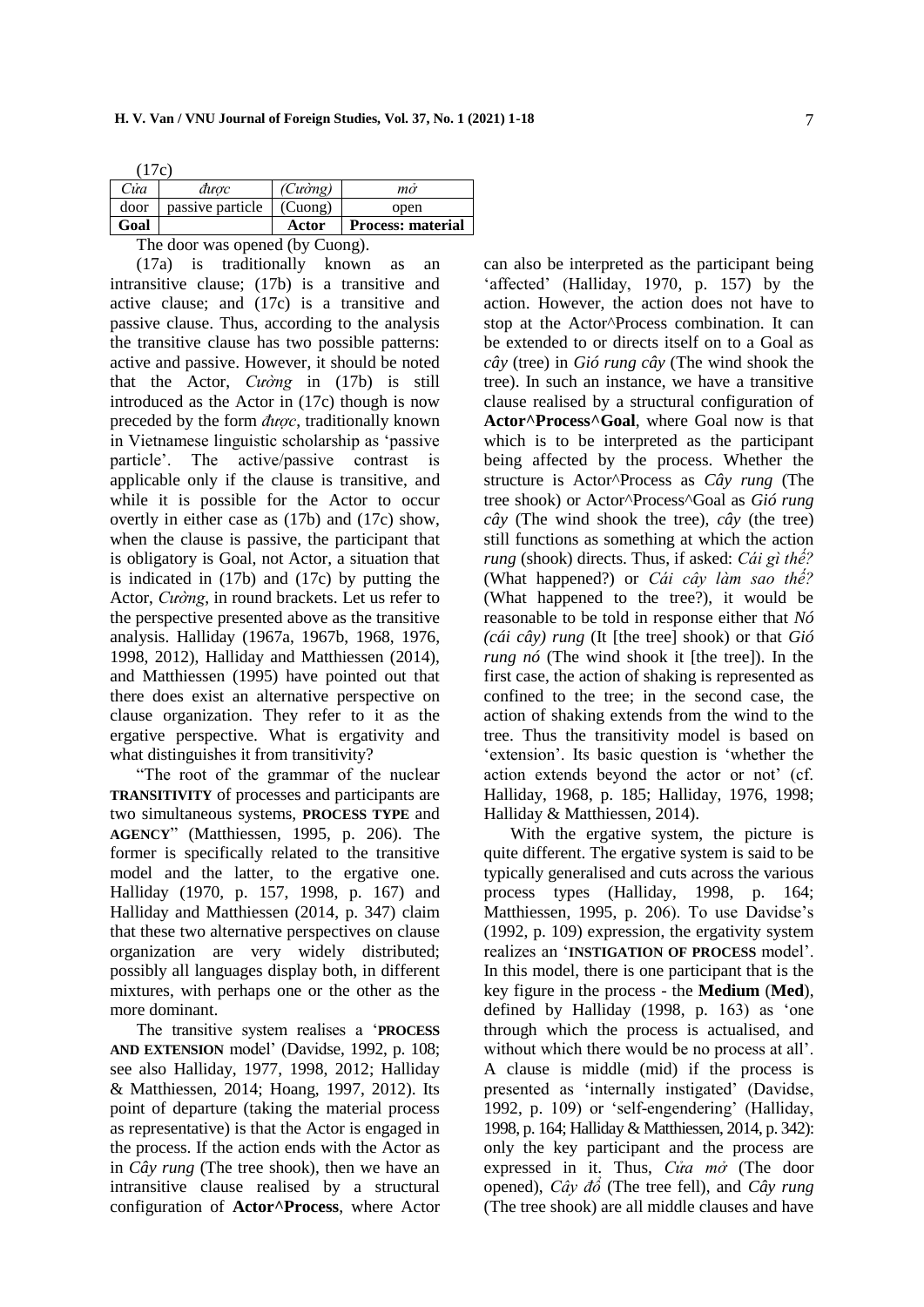the same structural configuration of **Medium^Process**. In contrast, a clause is effective (eff) if the process is represented as 'externally instigated' (Davidse, ibid., p. 109); it is represented as if there were an external **Agent** (**Ag**), or Instigator, causing the process to happen. Thus *Gió rung cây* (The wind shook the tree), *Cường mở cửa* (Cuong opened the door), and *Hắn đánh Tuyết* (He beat Tuyet) are all effective clauses and have

## **Figure 1**

*Transitive and Ergative Patterning in Vietnamese*

the same structural configuration of **Agent/Instigator^Process^Medium**. So unlike the transitive model, the ergative model is based on 'causation'. Its basic question is 'whether the cause/instigation is external to the action or not' (Halliday 1968, 1970, 1998; see also Matthiessen, 1995; Halliday & Matthiessen, 2014; Hoang, 1997, 2012). Below is a schema representing the two alternative models of transitivity and ergativity in Vietnamese.

|               | <b>Transitive patterning</b>      |                                                               |
|---------------|-----------------------------------|---------------------------------------------------------------|
|               |                                   | Examples:                                                     |
| Intransitive: | <b>Actor</b> <sup>^</sup> Process | <i>Cây rung</i> (The tree shook)                              |
| Transitive:   | <b>Actor^Process</b>              | $\sim \pm$ Goal <i>Gió rung cây</i> (The wind shook the tree) |
|               |                                   |                                                               |

#### **Ergative patterning**

| Middle: | Medium^Process                                                                                      |
|---------|-----------------------------------------------------------------------------------------------------|
|         | Effective: $\pm$ Agent <sup><math>\wedge</math></sup> Process <sup><math>\wedge</math></sup> Medium |

As can be seen in Figure 1, each model has its own form of organisation. In the transitive model, the process is inherently accompanied by the obligatory Actor and the optional Goal which is indicated by the notation  $\pm$ . In the ergative model, on the other hand, the obligatory participant that is centrally involved in the Process is the Medium and the optional one is the Agent. Halliday (1998, pp. 165-66) and Halliday and Matthiessen (2014, pp. 343-44) have shown, in relation to English which can also be applicable to Vietnamese, that the ergative function of Medium - 'the nodal participant throughout the system' (Halliday, 1998, p. 165; Halliday and Matthiesen, 2014, p. 343) turns up in all types of process. It is equivalent to:

Actor in middle material process; e.g.

|  | × |
|--|---|
|  |   |

| Thẳng bé   | ngã                              |
|------------|----------------------------------|
| little boy | fall                             |
|            | Medium/Actor   Process: material |

The little boy fell.

Goal in effective material clause; e.g. (19)

| Thẳng bé           | đá   | quả bóng     |
|--------------------|------|--------------|
| little boy         | kick | ball         |
| <b>Agent/Actor</b> |      | Medium/ Goal |

The boy kicked the ball.

Cây rung (The tree shook) Gió rung cây (The wind shook the tree)

Behaver in behavioural process; e.g. (20) [TDP]

| $\sim$ $\sim$ 1.                              |                                |                 |                     |  |  |
|-----------------------------------------------|--------------------------------|-----------------|---------------------|--|--|
| Ho                                            |                                | uống            | cả ngày             |  |  |
| they                                          |                                | drink           | whole day           |  |  |
| Medium/                                       |                                | <b>Process:</b> | <b>Circumstance</b> |  |  |
|                                               | <b>Behaver</b><br>behavioural  |                 |                     |  |  |
|                                               | They drank the whole day.      |                 |                     |  |  |
|                                               | Senser in mental process; e.g. |                 |                     |  |  |
| (21)                                          |                                |                 |                     |  |  |
| Người                                         | già                            | thích           | thoải mái           |  |  |
| people                                        | old                            | like            | comfort             |  |  |
| $M = 32 - 12$<br><b>DL </b><br><b>D</b> -2222 |                                |                 |                     |  |  |

| poopio        | ∪w | $\cdots$                 | comou             |
|---------------|----|--------------------------|-------------------|
| Medium/       |    | <b>Process:</b>          | <b>Phenomenon</b> |
| <b>Senser</b> |    | mental                   |                   |
|               |    | Old people like comfort. |                   |

Sayer in middle verbal process; e.g. (22)

| nói                       | νê                  | lich sử |
|---------------------------|---------------------|---------|
| talk                      | about               | history |
| <b>Process:</b><br>verbal | <b>Circumstance</b> |         |
|                           |                     |         |

He talked about history.

Target in effective verbal process; e.g.  $(23)$ 

| --       |                    |                 |                      |
|----------|--------------------|-----------------|----------------------|
| Nhiêu    | người              | ca ngoi         | ông                  |
| many     | people             | praise          | he                   |
|          | <b>Agent/Sayer</b> | <b>Process:</b> | <b>Medium/Target</b> |
|          |                    | verbal          |                      |
| <b>A</b> |                    | $\cdots$        |                      |

Many people praised him.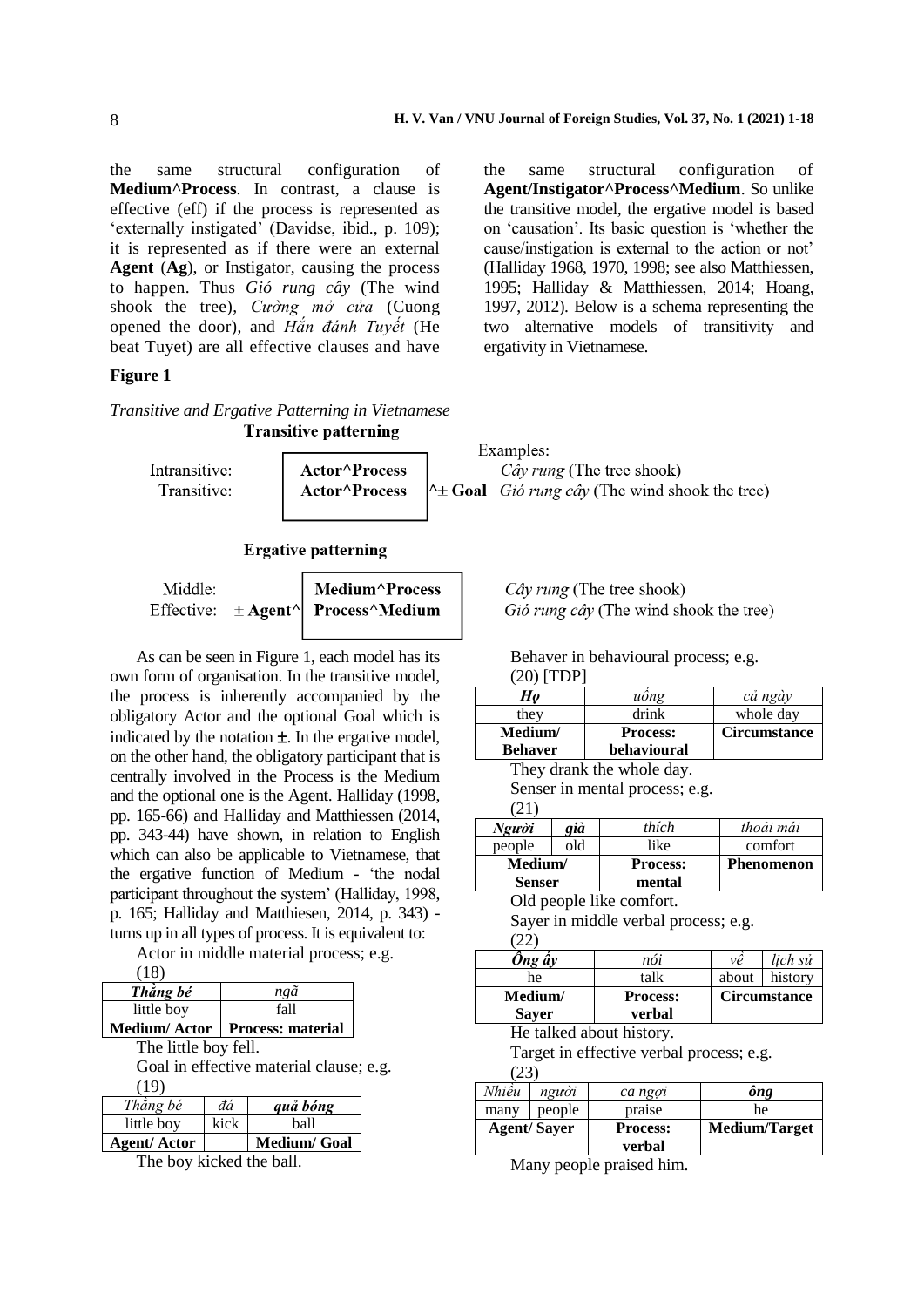#### **VNU Journal of Foreign Studies, Vol. 37, No. 1 (2021) 1-18** 9

Carrier in attributive relational process; e.g.  $(24)$ 

| Hô                    | dữ               |
|-----------------------|------------------|
| Tiger                 | fierce           |
| <b>Medium/Carrier</b> | <b>Attribute</b> |

A tiger is fierce.

Identified in identifying relational process; e.g.

(25)

| Сô | Chi               | là              | giáo viên         |
|----|-------------------|-----------------|-------------------|
| Ms | ∩hi               | be              | teacher           |
|    | Medium/           | <b>Process:</b> | <b>Identifier</b> |
|    | <b>Identified</b> | relational      |                   |

Ms Chi is the teacher.

Existent in existential process; e.g.

(26) [CD]

| Trên                | giời | сó                             | đám mây                | xanh |
|---------------------|------|--------------------------------|------------------------|------|
| on                  | skv  | have                           | cloud                  | blue |
| <b>Circumstance</b> |      | <b>Process:</b><br>existential | <b>Medium/Existent</b> |      |

There is a blue cloud in the sky.

In contrast, Agent appears as a function only where the process is instigated by an external agency. It is equivalent to:

Actor in effective material process; e.g.

(27)

| Thăng              | Trứ            | đôt             | đên         |
|--------------------|----------------|-----------------|-------------|
| generic            | Tru            | burn            | temple      |
| classifier         |                |                 |             |
| <b>Agent/Actor</b> |                | <b>Process:</b> | Medium/Goal |
|                    |                | material        |             |
| —                  | $\blacksquare$ |                 |             |

Initiator when the Actor is present in effective material process; e.g.

(28)

| Gió              | làm  | cây   | rung            |
|------------------|------|-------|-----------------|
| wind             | make | tree  | shake           |
| Agent/           |      | Actor | <b>Process:</b> |
| <b>Initiator</b> |      |       | material        |

The wind made the tree shake.

Phenomenon in effective mental process of the encoded type (from Phenomenon to consciousness); e.g.  $(20)$ 

|      | ムフー        |     |      |                 |        |               |
|------|------------|-----|------|-----------------|--------|---------------|
| Lòi  | của        | сô  | làm  | hài             | cha    | me            |
| nói  |            | tа  |      | lòng            |        |               |
| word | of         | she | make | please          | father | mother        |
|      | Agent/     |     |      | <b>Process:</b> |        | Medium/       |
|      | Phenomenon |     |      | mental          |        | <b>Senser</b> |

Her words pleased her parents.

Sayer in effective verbal process; e.g. (30) [NHT]

| <b>Su Thiều</b> | hỏi             | Ouyên           |
|-----------------|-----------------|-----------------|
| Monk Thieu      | ask             | Quyen           |
| Agent/          | <b>Process:</b> | Medium/         |
| <b>Sayer</b>    | verbal          | <b>Receiver</b> |
| . .<br>---      | $\sim$          |                 |

Monk Thieu asked Quyen.

The turtle-dove is gentle.

Carrier in attributive relational process; e.g. (31) [HT]

| <b>Con</b>           | chim | gáy     | hiền lành        |
|----------------------|------|---------|------------------|
| generic              | bird | crowing | gentle           |
| classifier           |      |         |                  |
| <b>Agent/Carrier</b> |      |         | Medium/          |
|                      |      |         | <b>Attribute</b> |

Tru burned the temple.

Attributor when the Carrier is present in attributive relational process; e.g. (32)

|                                | nóng | làm  | hoa guá<br>fruit | chóng                        | chín              |
|--------------------------------|------|------|------------------|------------------------------|-------------------|
| sky<br><b>Agent/Attributor</b> | hot  | make | <b>Carrier</b>   | quick<br><b>Circumstance</b> | ripe<br>Attribute |

Hot weather made fruits ripe quickly.

Identifier/Token in identifying relational process; e.g. (33) [NHT]

| Tôi                                                             | là | Nhâm |
|-----------------------------------------------------------------|----|------|
|                                                                 | be | Nham |
| Agent/Identified/Token   Process: relational   Identifier/Value |    |      |

I am Nham.

Assigner in identifying relational process; e.g.

(34)

| <b>Agent/Assigner</b> |       | <b>Identified/Token</b> |     | <b>Process: relational</b> |          | <b>Identifier/Value</b> |
|-----------------------|-------|-------------------------|-----|----------------------------|----------|-------------------------|
| they                  | elect | teacher                 | Nam | be                         | teacher  | meritorious             |
| $H_0$                 | bâu   | thàv                    | Năm |                            | nhà giáo | uu tü                   |

They elected Mr Nam meritorious teacher.

Two other additional participants recognised in the transitive model are also recognised in the ergative model and are given the same labels: **Range** and **Beneficiary**. Range, defined as "scope or domain of the process"

(Matthiessen et al., 2010, p. 170) or a restatement of the process itself (Halliday, 1967a, 1968, 1998), often enters into the clause as a nominal group. It can be assigned a different label in a different clause type. Thus, Range is equivalent to: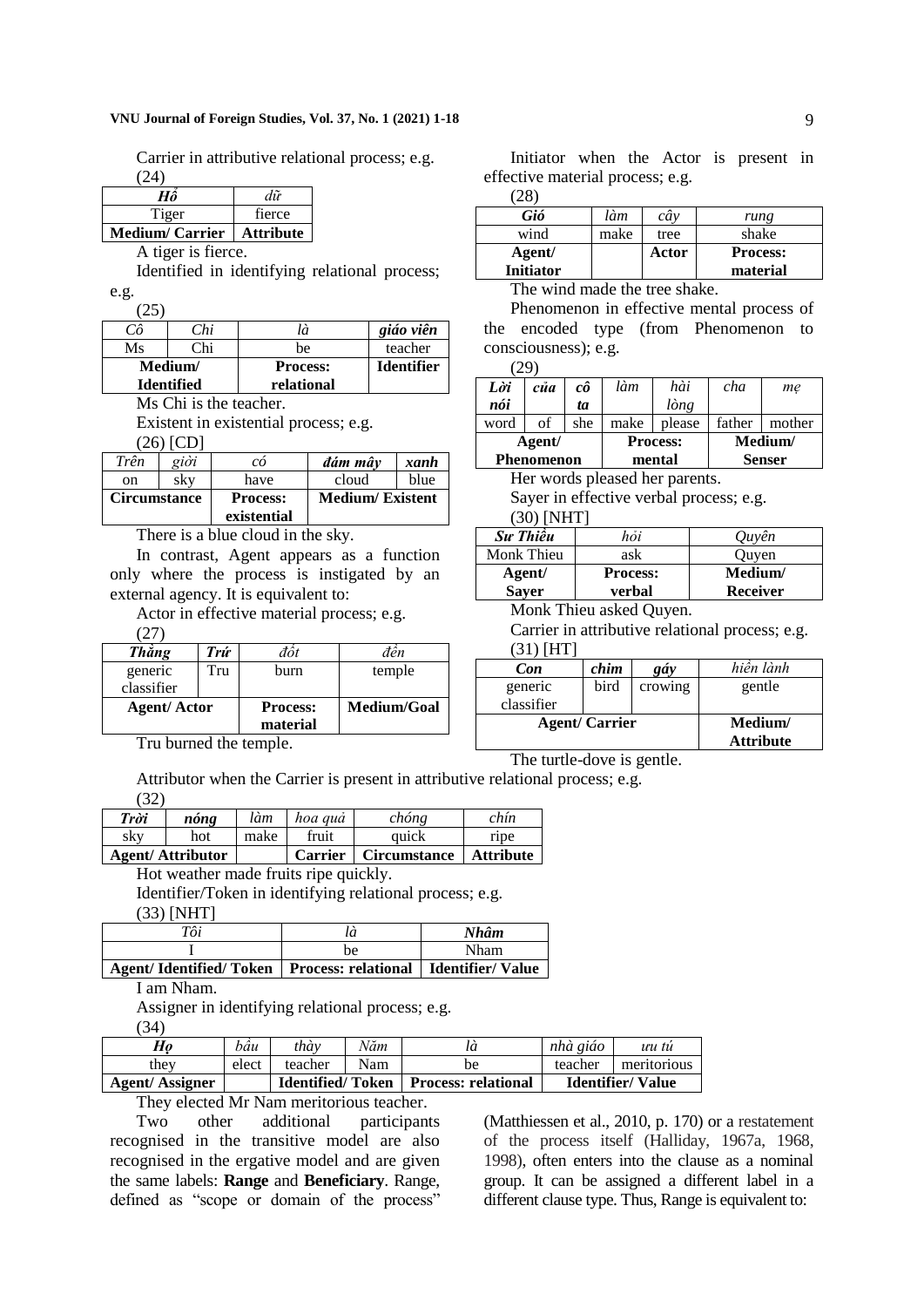Range in middle material process; e.g. (35)

| Thày                   | Năm | chơi                                    | сò    |
|------------------------|-----|-----------------------------------------|-------|
| father $\parallel$ Nam |     | play                                    | chess |
|                        |     | Agent/Actor   Process: material   Range |       |

| Father Nam plays chess. |  |
|-------------------------|--|

 $(36)$ 

| Ho              | nhảy                        | môt | điêu<br>nhảy | rât   | lạ      |
|-----------------|-----------------------------|-----|--------------|-------|---------|
| they            | dance                       | one | dance        | very  | strange |
| Agent/<br>Actor | <b>Process:</b><br>material |     |              | Range |         |

They danced/performed a very strange dance. Behaviour in behavioural process; e.g.

(37)

| Bon trẻ        | dang            | nghe   | nhac             |
|----------------|-----------------|--------|------------------|
| children       | aspectual       | listen | music            |
|                | marker          |        |                  |
| Agent/         | <b>Process:</b> |        | Range/           |
| <b>Behaver</b> | behavioural     |        | <b>Behaviour</b> |

The children are listening to music.

Phenomenon of the 'thích (like) type' in mental process; e.g.

 $(38)$ 

| Tuvêt         | thích           | tôi               |
|---------------|-----------------|-------------------|
| Tuyet         | like            |                   |
| Agent/        | <b>Process:</b> | Range/            |
| <b>Senser</b> | mental          | <b>Phenomenon</b> |

Tuyet liked me.

Recipient in material process; e.g.

(42) [Recipient as direct participant]

| Tôi                | gırı                     | me               | tôi | môt | mon                | aua     |
|--------------------|--------------------------|------------------|-----|-----|--------------------|---------|
|                    | send                     | mother           |     | one | generic classifier | present |
| <b>Agent/Actor</b> | <b>Process: material</b> | <b>Recipient</b> |     |     | Medium/Goal        |         |
|                    |                          |                  |     |     |                    |         |

I sent my mother a present.

(43) [Recipient as indirect participant]

| Tôi                | euu                      | môt         | mòn                | auá     | cho              | me     | tôi |
|--------------------|--------------------------|-------------|--------------------|---------|------------------|--------|-----|
|                    | send                     | one         | generic classifier | present | to               | mother |     |
| <b>Agent/Actor</b> | <b>Process: material</b> | Medium/Goal |                    |         | <b>Recipient</b> |        |     |
|                    |                          |             |                    |         |                  |        |     |

I sent a present to my mother.

Client in material process; e.g.

(44)

|     | <b>Agent/Actor   Process: material</b> | <b>Medium</b> / Goal       |       |     | Client |
|-----|----------------------------------------|----------------------------|-------|-----|--------|
| he  | paint                                  | generic classifier picture |       | for | mother |
| Hăn | νẽ                                     | bức                        | tranh | cho | me     |

## He painted a picture for his mother.

Receiver in verbal process; e.g.

(45) [NHT]

| $\mathit{S}\mathit{u}$                 | Thiều | hòi                                                                   | <b>Ouvên</b> |
|----------------------------------------|-------|-----------------------------------------------------------------------|--------------|
| monk                                   | Thieu | ask                                                                   | Quyen        |
| $\lambda$ and $\mu$ $\Omega$ and $\mu$ |       | $\mathbf{D}_{\text{measured}}$ real of $\mathbf{D}_{\text{measured}}$ |              |

**Agent/ Sayer** | **Process: verbal** | **Receiver** |

Monk Thieu asked Quyen.

| Anh                    | goi                       | hai |          | rwou |
|------------------------|---------------------------|-----|----------|------|
| he                     | call                      | two | glass    | wine |
| Agent/<br><b>Saver</b> | <b>Process:</b><br>verbal |     | Verbiage |      |

He ordered two glasses of wine. Attribute in attributive relational process; e.g. (40)

| Сô     | Chi                          | là              | môt | cô giáo          | tôt  |
|--------|------------------------------|-----------------|-----|------------------|------|
| Ms.    | Chi                          | be              | one | Ms               | good |
|        |                              |                 |     | teacher          |      |
| Agent/ |                              | <b>Process:</b> |     | <b>Attribute</b> |      |
|        | <b>Carrier</b><br>relational |                 |     |                  |      |

Ms. Chi is a good teacher.

Identifier/Value in identifying relational process; e.g.

 $(41)$ 

| T11<br>Сô   | Chi   | là              | giáo viên   |
|-------------|-------|-----------------|-------------|
| Ms          | Chi   | be              | teacher     |
| Identified/ |       | <b>Process:</b> | Identifier/ |
|             | Token | relational      | Value       |
|             |       |                 |             |

Ms Chi is the teacher.

In contrast, Beneficiary, defined as "one that stands to gain" (Halliday, 1998, p. 167), may enter into the clause either directly as a nominal group or indirectly as a prepositional phrase. It can be equivalent to: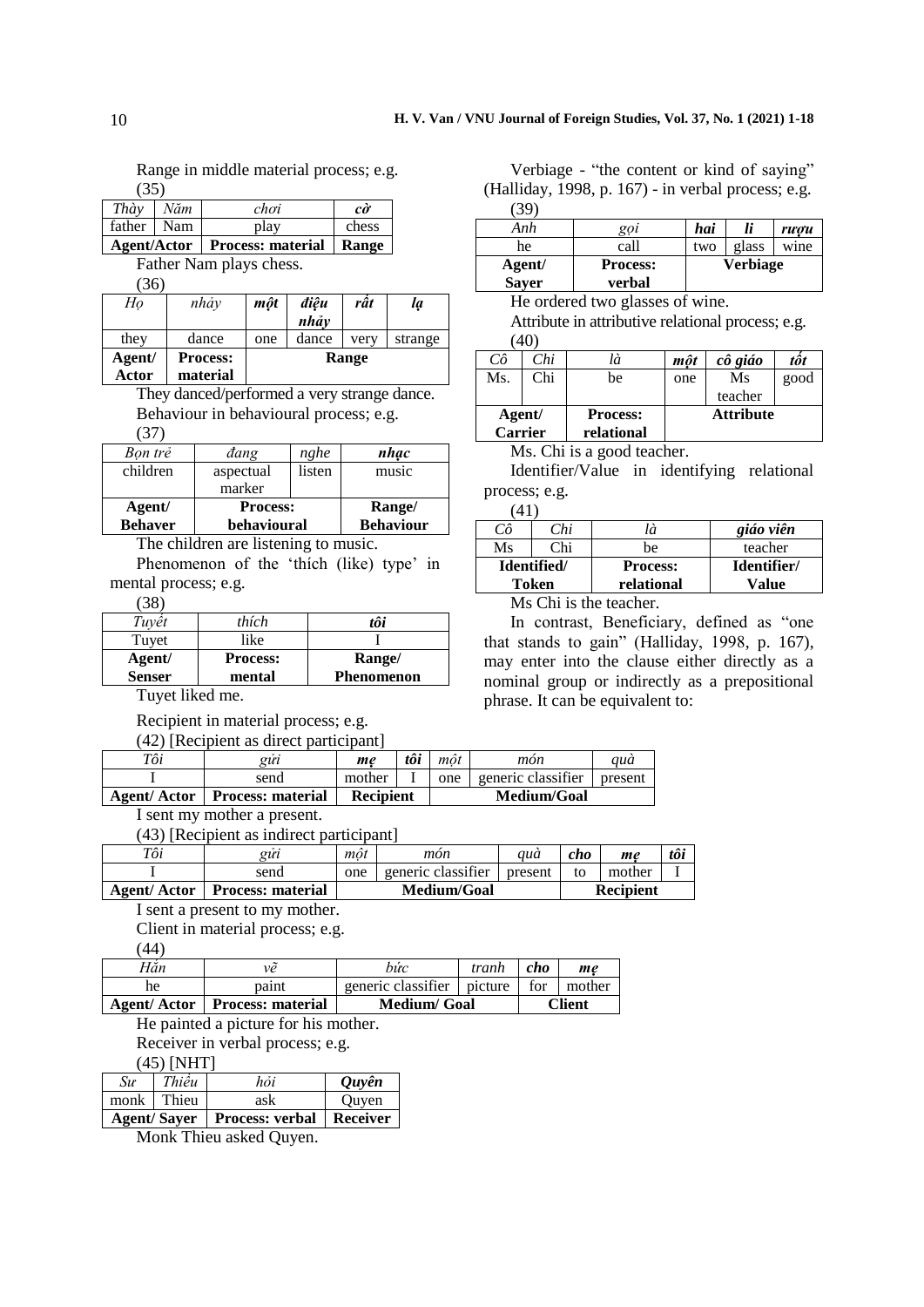#### **VNU Journal of Foreign Studies, Vol. 37, No. 1 (2021) 1-18** 11

Beneficiary in relational attributive process; e.g. (46)

| $\sim$                    |            |                                      |                     |                    |     |
|---------------------------|------------|--------------------------------------|---------------------|--------------------|-----|
|                           |            | Medium/Carrier   Process: relational |                     | <b>Beneficiary</b> |     |
| reward                    | $\pm$ this | be                                   | reserve for brother |                    |     |
| Phần thưởng $n\grave{a}y$ |            | là                                   | dành                | $-cho$             | anh |

This reward is for you.

#### *4.2. Voice in Vietnamese: A multifunctional interpretation*

The above discussion demonstrated that Vietnamese shows up in both the transitive and ergative systems, and each of these systems allows a more delicate systemic contrast. Figure 2 below shows the ergative and transitive as two concurrent systems with the system of process type for the Vietnamese clause: the **ERGATIVE** system is the entry condition for the options of middle v. effective, and the **TRANSITIVE** system is the entry condition for the options of intransitive v. transitive. The rationale for including both in the network is that they represent two complementary, not mutually exclusive, perspectives on clause organisation.

#### **Figure 2**

*Ergative and Transitive Systems: Primary Choices*





Figure 2 is intended to show three points. First, the system of **PROCESS TYPE** is the entry condition for the six clause options of material, behavioural, mental, verbal, relational, and existential; the **ERGATIVE** system is the entry condition for the options of middle v. effective; and the **TRANSITIVE** system is the entry condition for the options of intransitive v. transitive. Secondly, a middle clause can be either intransitive (indicated by the notation #) or transitive (indicated by the notation \*), while an effective clause can be only transitive. And thirdly, voice can be interpreted either from the **TRANSITIVE** or the **ERGATIVE** system. Transitively, a clause is intransitive when it has one participant (the Actor in a material process, for instance), and the voice is active as *Thày Năm* in *Thày Năm đi vào* (Father Nam came in). In contrast, a clause is transitive when it has two participants - an Actor and a Goal, and the voice may be active as *Cậu bé* and *quả bóng* in *Cậu bé đá quả bóng* (The boy kicked the ball) or passive as *Quả bóng* and *cậu bé* in *Quả bóng được cậu bé đá* (The ball was kicked by the boy). And ergatively, a clause is middle when it has no feature of agency; the clause is active; and it may have one participant - the Medium as *Cậu bé* in *Cậu bé ngã* (The little boy fell), or two participants - the Medium and an 'additional entity' which is not Goal because it "exists independently of the process and indicates the domain over which the process takes place" (Halliday, 1998, p. 146) referred to as Range as *đàn ghi ta* (guitar) in *Anh ta chơi đàn ghi ta* (He played the guitar). In contrast, a clause is effective when it has the feature of agency, and the clause can be either active (or operative) as in *Con chó đuổi con mèo* (The dog chased the cat) or passive (or receptive) as in *Con mèo bị con chó đuổi* (The cat was chased by the dog).

However, looked at from a wider environment, it can be seen that the choice of voice is not just a matter of the experiential metafunction; it is a matter of the interpersonal and textual metafunctions as well (cf. Halliday, 1998, p. 167; Halliday & Matthiessen, 2014). In what follows, we will argue that the explanation of voice requires reference to all the three metafunctions.

The active v. passive choice is, in effect, a textual resource in the sense that it allows certain thematic possibilities, which in its absence would not be available. This remark concerns in particular the question of unmarked v. marked theme where unmarked theme refers to unusual or normal theme and marked theme implies unusual or abnormal theme. Taking the major material declarative clause as the starting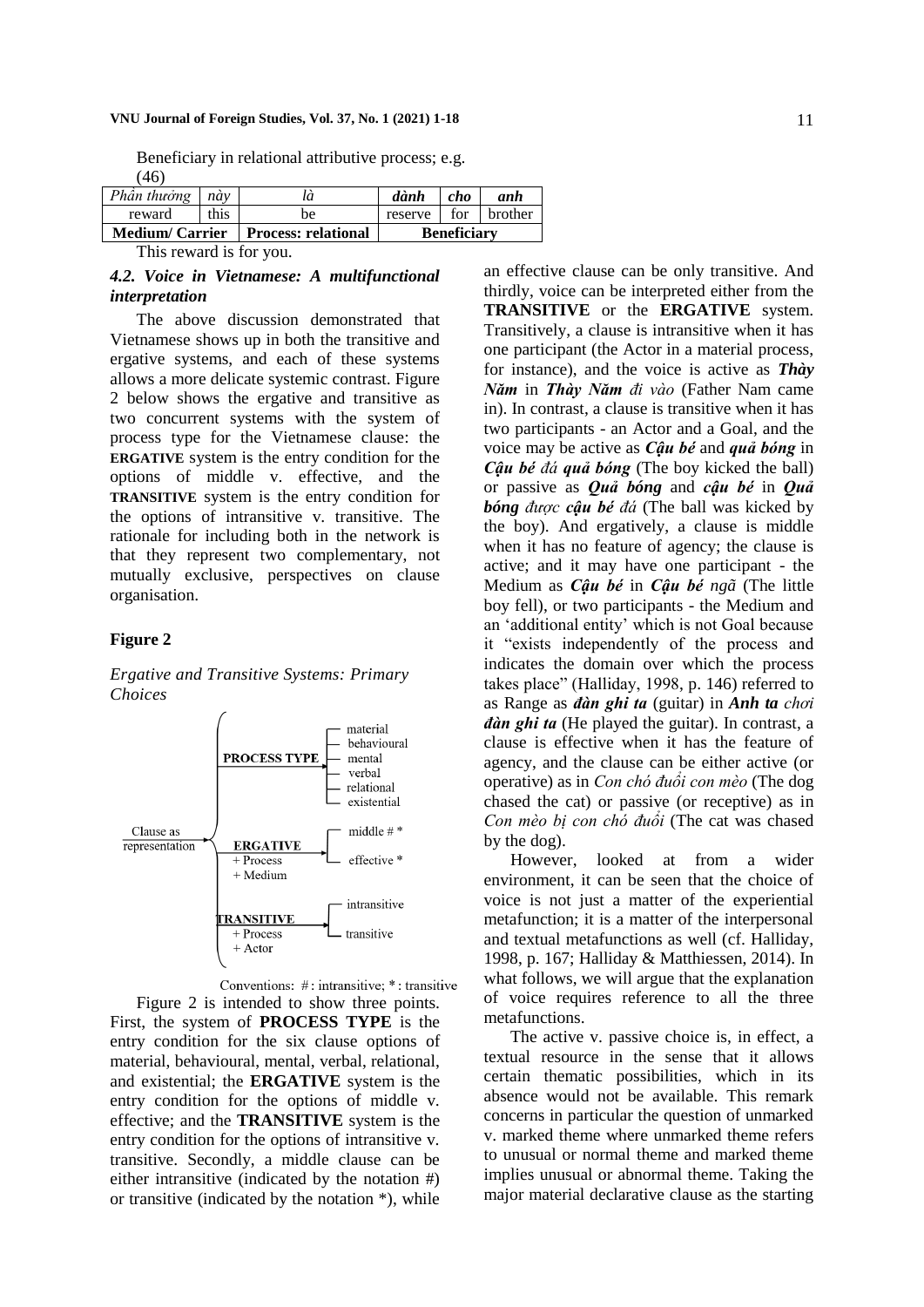point, the constituent functioning as Subject will also have the function of unmarked Theme, (47a) [active voice]

so long as it is the first constituent with an experiential and interpersonal function as in:

| Given                   |                          |            |              |      | $\textcolor{red}{\div}$ New |
|-------------------------|--------------------------|------------|--------------|------|-----------------------------|
| <b>Theme</b> (unmarked) | <b>Rheme</b>             |            |              |      |                             |
| <b>Subject</b>          | <b>Predicator</b>        |            | Complement   |      | <b>Adjunct</b>              |
| Actor                   | <b>Process: material</b> |            | Goal         |      | <b>Circumstance</b>         |
| he                      | aspectual marker         | complete   | dissertation | vear | after                       |
| Anh ây                  | sẽ                       | hoàn thành | luân án      | năm  | sau                         |
|                         |                          |            |              |      |                             |

He will complete his dissertation next year.

The conflated realisation of these three functions - Actor/Subject/unmarked Theme - by the same constituent construes a specific kind of point of departure. An unmarked Theme construes a point of departure which is not in contrast to any other, and typically does not (47b) [active voice]

function as New information. The conflation of Theme in a declarative clause with any element other than Actor/Subject will make the Theme marked, in the sense that it will construe a point of departure that is in some sense contrastive and/or presents New information as for example in:

| $New -$                                                                   |                |                          |            |      | Given               |
|---------------------------------------------------------------------------|----------------|--------------------------|------------|------|---------------------|
| <b>Theme</b> (marked)                                                     | <b>Rheme</b>   |                          |            |      |                     |
| <b>Complement</b>                                                         | <b>Subject</b> | <b>Predicator</b>        |            |      | Adjunct             |
| Goal                                                                      | Actor          | <b>Process: material</b> |            |      | <b>Circumstance</b> |
| dissertation                                                              | he             | aspectual marker         | complete   | year | after               |
| Luân án                                                                   | anh ây         | sẽ                       | hoàn thành | năm  | sau                 |
| $1707$ $\mu$ $\alpha$ $\alpha$ $\alpha$ $\beta$ $\alpha$ $\alpha$ $\beta$ |                |                          |            |      |                     |

His dissertation he will complete next year.

(47c) [active voice]

| Năm   | sau                   | anh ây         | sẽ                       | hoàn thành | luân án           |
|-------|-----------------------|----------------|--------------------------|------------|-------------------|
| vear  | after                 | he             | aspectual marker         | complete   | dissertation      |
|       | <b>Circumstance</b>   | Actor          | <b>Process: material</b> |            | Goal              |
|       | <b>Adjunct</b>        | <b>Subject</b> | <b>Predicator</b>        |            | <b>Complement</b> |
|       | <b>Theme</b> (marked) | <b>Rheme</b>   |                          |            |                   |
| Given |                       |                |                          |            | New               |

Next year he will complete his dissertation.

Note that the voice in all three clauses above is active. However, it is possible to choose as an unmarked Theme in a declarative clause something other than the constituent with the conflated function of Actor/Subject. In this case, however, the voice of the clause must be passive, for voice is a resource for reordering of the experiential functions, with the result that with different voice choices, different experiential functions will conflate with different interpersonal ones. In particular, Subject in the passive clause will be conflated with Goal, and Actor may or may not be present as in:

(47d) [passive voice]

| Given                   |              |              |                |                          |      | New                 |
|-------------------------|--------------|--------------|----------------|--------------------------|------|---------------------|
| <b>Theme</b> (unmarked) | <b>Rheme</b> |              |                |                          |      |                     |
| <b>Complement</b>       |              |              | <b>Subject</b> | <b>Predicator</b>        |      | <b>Adjunct</b>      |
| Goal                    |              |              | Actor          | <b>Process: material</b> |      | <b>Circumstance</b> |
| dissertation            | asp. marker  | pass. marker | he             | complete                 | vear | after               |
| Luân án                 | sẽ           | được         | (anh ây)       | hoàn thành               | năm  | sau                 |

His dissertation will be completed next year.

At this point, a question raised for exploration here is: How can the active and passive voice be distinguished? To facilitate the discussion, let us produce below two examples and analyse them in terms of **TRANSITIVITY**, **MOOD**, and **THEME**: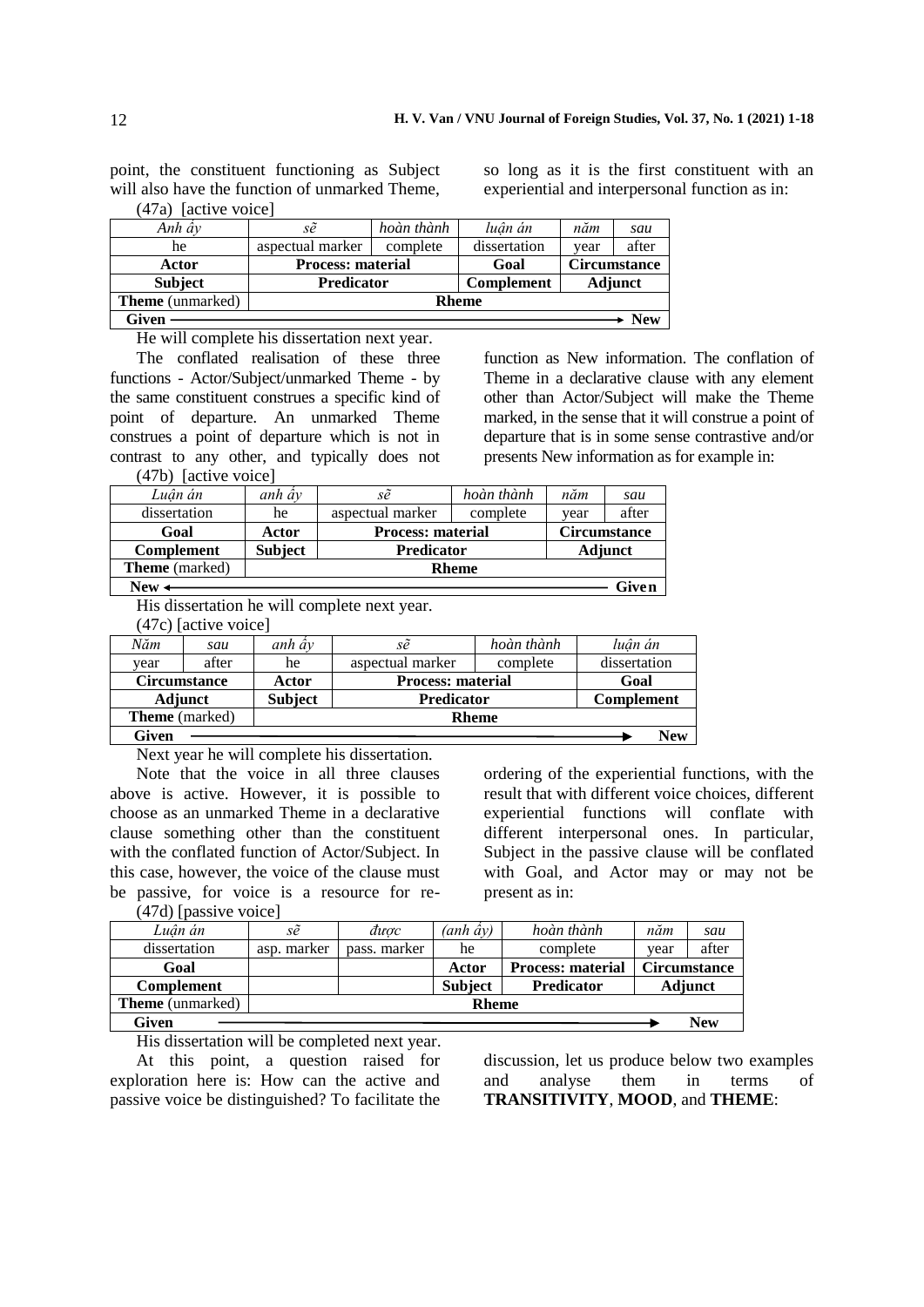| Cường                   | näu                                 | com                | này  | ngon           |
|-------------------------|-------------------------------------|--------------------|------|----------------|
| Cuong                   | cook                                | rice               | this | delicious      |
| Actor/Agent             | <b>Process: material; effective</b> | <b>Goal/Medium</b> |      | Circumstance   |
| <b>Subject</b>          | <b>Predicator</b>                   | <b>Complement</b>  |      | <b>Adjunct</b> |
| <b>Theme</b> (unmarked) |                                     | <b>Rheme</b>       |      |                |

Cuong cooked this rice well.

(48a)

| (48b)                   |      |                                     |              |                                     |                     |  |
|-------------------------|------|-------------------------------------|--------------|-------------------------------------|---------------------|--|
| Com                     | náv  | được                                | (Cường)      | nau                                 | ngon                |  |
| rice                    | this | passive maker                       | Cuong        | cook                                | delicious           |  |
| <b>Goal/Medium</b>      |      |                                     | Actor/Agent  | <b>Process: material; effective</b> | <b>Circumstance</b> |  |
| <b>Subject</b>          |      | <b>Adjunct</b><br><b>Predicator</b> |              | Adjunct                             |                     |  |
| <b>Theme</b> (unmarked) |      |                                     | <b>Rheme</b> |                                     |                     |  |

This rice was well cooked (by Cuong).

Clause (48a) is transitive and active, and clause (48b) is transitive and passive. If these clauses are compared, it will be noted that they differ from each other in a number of respects.

From the point of view of recognition, there is a re-ordering of the participants in the passive version. *Cường*, which is Actor/Agent and stands at the head of clause (48a), is still Actor/Agent but has moved to precede the Process in (48b); and *cơm này* (this rice), which is Goal/Medium and is preceded by the Process in clause (48a), is still (48c)

Goal/Medium but has moved to the head of (48b). This re-ordering of participants in the passive clause has opened up the different possibilities of conflation with lexicogrammatical functions that are realisationally related to the interpersonal and textual metafunctions. Thus, instead of Actor/Agent as Subject/Theme where Theme is unmarked in clause (48a), we have Goal/Medium as Subject/Theme so that Theme is still unmarked in (48b). This is in contrast to an agnate clause such as

| Com<br>rice       | nàv.<br>this | Cuòng          | nau<br>cook                         | ngon<br>delicious |
|-------------------|--------------|----------------|-------------------------------------|-------------------|
|                   |              | Cuong          |                                     |                   |
| Goal/Medium       |              | Actor/Agent    | <b>Process: material; effective</b> | Circumstance      |
|                   |              |                |                                     |                   |
| <b>Complement</b> |              | <b>Subject</b> | <b>Predicator</b>                   | <b>Adjunct</b>    |

This rice, Cuong cooked well.

where Goal/Medium/Complement are brought to the head of the clause, and Theme is conflated with them: when Goal/Medium/Complement are conflated with Theme, Theme is no longer unmarked: it construes a point of departure which in some sense highlights it. The fact that there is a reordering of participants in the passive voice and this re-ordering opens up the different possibilities of conflation with Subject and Theme, leaving the thematic choices of the clause unmarked, is important: the definition criterion for the passive voice in Vietnamese is precisely the construal of Goal as the speaker's

(48d)

| .              |      |                |                                     |                     |  |
|----------------|------|----------------|-------------------------------------|---------------------|--|
| ⊡om            | nàv  | được           | nau                                 | ngon                |  |
| rice           | this | passive marker | cook                                | delicious           |  |
| Goal/Medium    |      |                | <b>Process: material; effective</b> | <b>Circumstance</b> |  |
| <b>Subject</b> |      |                | <b>Predicator</b>                   | Adjunct             |  |
| Theme          |      | <b>Rheme</b>   |                                     |                     |  |

This rice was well cooked.

The second distinction between a passive clause and an active one has to do with the difference in the internal structure of the verbal group realising the Process in the passive

point of departure without implying any highlighting for the information to which the element refers.

From the point of view of grammatical structure, (48b) can be distinguished from (48a) in two respects. First, like (48a), Actor/Agent *Cường* is present as a direct participant in (48b); however, unlike (48a), it is not conflated with Subject/Theme but is mapped on to Actor/Agent which is part of Rheme. Further, the presence of Actor/Agent in (48a) seems to be obligatory while the presence of Actor/Agent in (48b) may be optional. Thus, it is possible to say either as (48b) or as the following: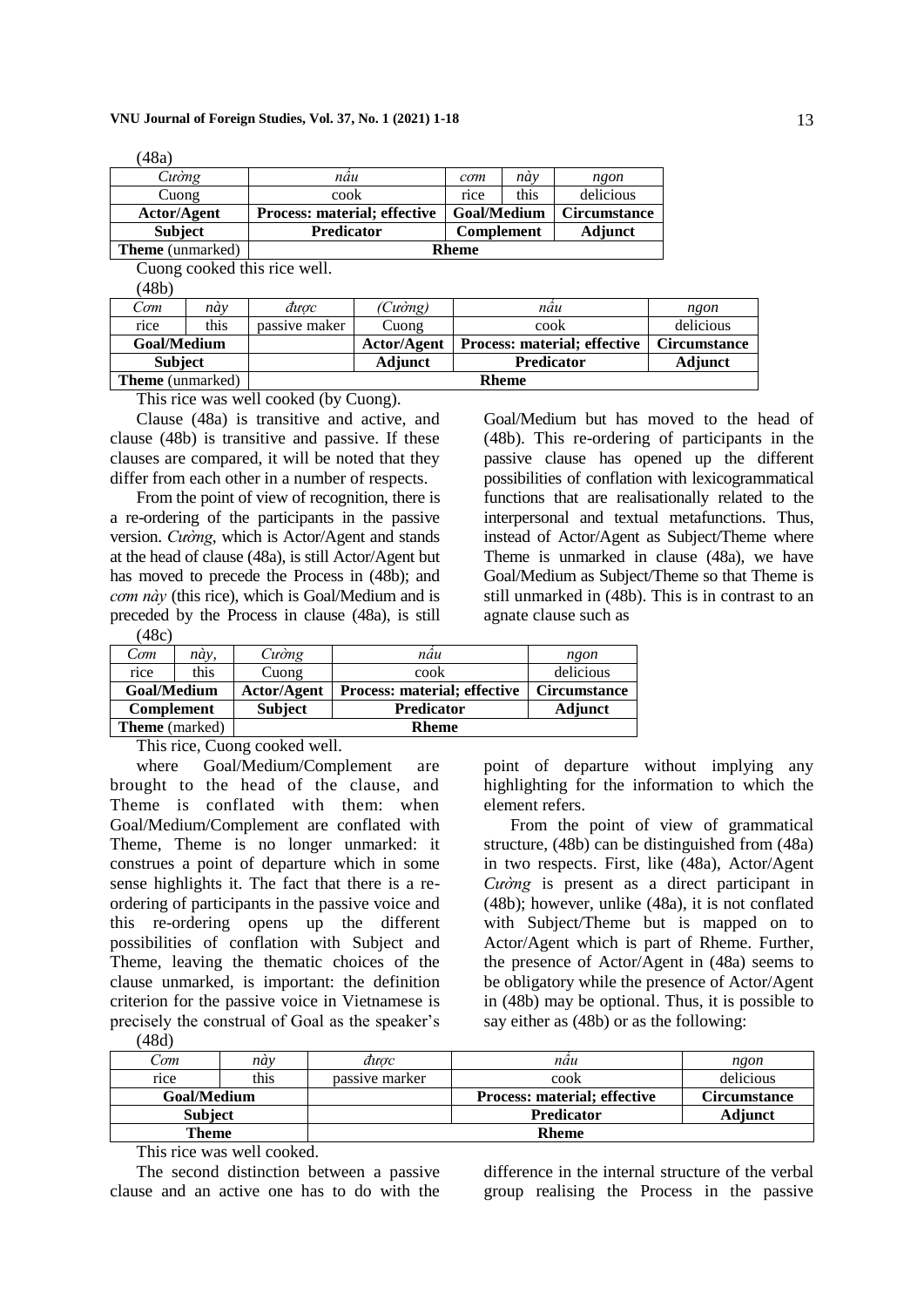The above discussion suggests that there are both semantic and lexicogrammatical grounds for distinguishing the active from the passive voice in Vietnamese. The active/passive distinction can be represented in Figure 3.

clause. In (48a) the Process is realised by the verb *nấu* (cooked); in (48b), however, the Process is realised by a verbal group which consists of the same verb form *nấu* (cooked) and the traditionally known 'passive particle', or 'passive verb' *được.*

#### **Figure 3**

*The System of VOICE in Vietnamese: Active and Passive*





#### *4.3. được and bị: passive particles?*

In English, the construction of *be* + V-en constitutes the main choice of passive, which seems to be attitudinally neutral. Thus we can have *I am given*; *You are given*, *She is given*, *I was given*, *You were given*, *She was given*, which are all attitudinally neutral seen from the point of view of the speaker, and it seems no further distinction can be made. In Vietnamese, however, the choice of passive constitutes the entry condition for two more delicate systemic options having the feature of [+attitude: judgement] (Martin & White, 2005, p. 35), which can be referred to as 'desirable' v. 'undesirable'. These options can be exemplified in (49) and (50):  $(49)$ 

| <b>1 マノノ</b> |                                                |  |                                             |
|--------------|------------------------------------------------|--|---------------------------------------------|
|              | $Com$ <i>duoc</i> $Cur\dot{o}ng$ $n\acute{a}u$ |  | $\vert$ ngon                                |
|              |                                                |  | rice   benefit   Cuong   cook   deliciously |
| $\sim$       |                                                |  |                                             |

The rice was well cooked by Cuong.

| (50)                     |                        |     |      |  |  |
|--------------------------|------------------------|-----|------|--|--|
| Tuyết                    | bi                     | hăn | đánh |  |  |
|                          | Tuyet   suffer $\vert$ | he  | beat |  |  |
| Tuyet was beaten by him. |                        |     |      |  |  |

'Desirable' and 'undesirable' can be distinguished on both semantic and lexicogrammatical grounds. Semantically, desirable refers to the meaning of 'benefiting' which has the feature of [+pleasant]. In contrast, undesirable refers to the meaning of 'suffering' which has the feature of [-pleasant]. Lexicogrammatically, each of these options is realised by a different form: desirable is realised by the form *được* which means 'benefit', 'gain', 'obtain', or 'receive', and undesirable is realised by the form *bị* which means 'suffer', 'sustain', or 'undergo'. The desirable/undesirable contrast can be represented in the following system network: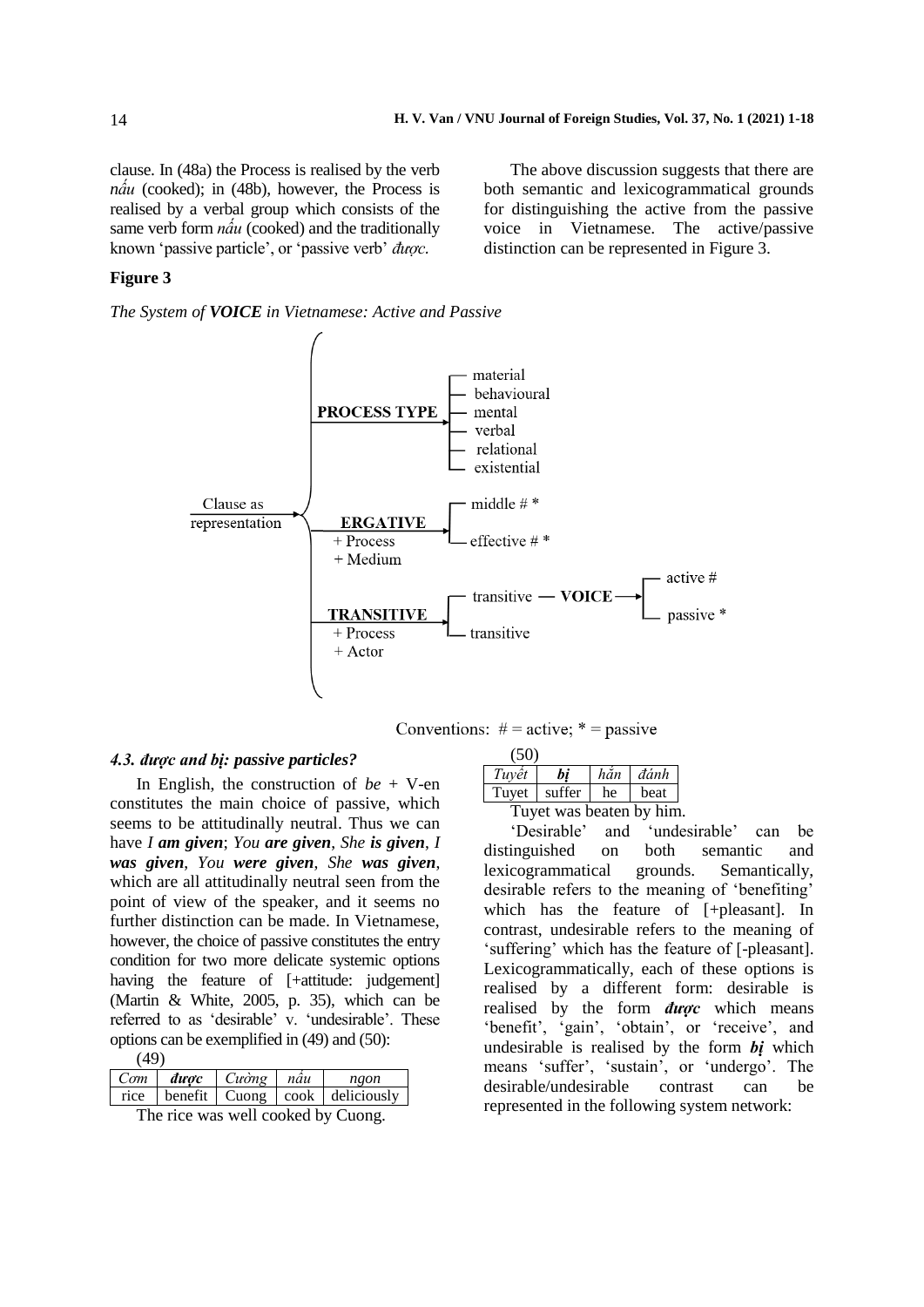#### **Figure 4**

*The System of VOICE in Vietnamese: Desirable and Undesirable*



Convention:  $\sum$  realization

Figure 4 claims that in Vietnamese the choice between desirable v. undesirable (realised by *được* and *bị* respectively) is applicable if and only if the clause has feature [+passive]. This is obviously not true in the light of examples (2) and (3) above. There is however a difference between the use of *được* (52) transitive/middle/active

and *bị* in an active clause as opposed to a passive. This can be clarified by a consideration of the following examples:

|  | $(51)$ intransitive/middle |
|--|----------------------------|

| (91) minamsin'yo muddic |        |      |  |  |  |
|-------------------------|--------|------|--|--|--|
| Thẳng bé                | bi     | ngã  |  |  |  |
| little boy              | suffer | fall |  |  |  |
| The little boy fell.    |        |      |  |  |  |

| Mình                                      | duoc    | ăn   | môt | bữa                           | sáng     | ngon      |
|-------------------------------------------|---------|------|-----|-------------------------------|----------|-----------|
|                                           |         |      |     |                               |          |           |
| self/I                                    | benefit | eat  | one | generic classifier<br>morning |          | delicious |
| I had a delicious breakfast.              |         |      |     |                               |          |           |
| (53) transitive/effective/active          |         |      |     |                               |          |           |
| Anh                                       | bi      | mât  | môt | chiếc                         | ô        | trắng     |
| he                                        | suffer  | lose | one | generic classifier            | umbrella | white     |
| بملائمهما وورود وعارفاتهم والممرار والالا |         |      |     |                               |          |           |

He lost a white umbrella.

Compare now  $(51)$  -  $(53)$  with the following:

| Thẳng bé       | ngã  |
|----------------|------|
| bov            | fa11 |
| 1. $\sim$ . 11 |      |

The boy fell.

(51a) transitive/middle/active

| Mình   | ăn  | $m\hat{o}t$ | bữa                   | sáng | ngon              |
|--------|-----|-------------|-----------------------|------|-------------------|
| self/I | eat | one         | generic<br>classifier |      | morning delicious |

I had a delicious breakfast.

(51c) transitive/effective/active

| Anh | mât  | môt | chiêc      |          | trăng |
|-----|------|-----|------------|----------|-------|
| he  | lose | one | generic    | umbrella | white |
|     |      |     | classifier |          |       |
|     |      |     |            |          |       |

He lost a white umbrella.

It will appear clear that (51a), (52a) and  $(53a)$  are neutral while  $(51)$ ,  $(52)$ , and  $(53)$ sound somewhat marked. This difference in marking can be attributed to the presence or absence of *được* and *bị*: in the active clause the presence of *được* or *bị* has the effect of making it marked.

The fact that desirable/undesirable may be present in all types of clause and that, except in the case of passive, their presence in clauses with the [+active] feature makes them sound marked suggests two points: (i) *được* and *bị* are not passive particles *per se* but function in that capacity, and (ii) it may be possible to establish a separate system to account for the markedness of the presence of desirable/undesirable in clauses with the [+active] feature in Vietnamese. This system may be called **MARKEDNESS**, and the terms of the system are 'neutral' and 'marked'. The features 'marked' and 'passive' act as disjunctive entry conditions for the systemic choice between 'desirable' and 'undesirable': that is to say, the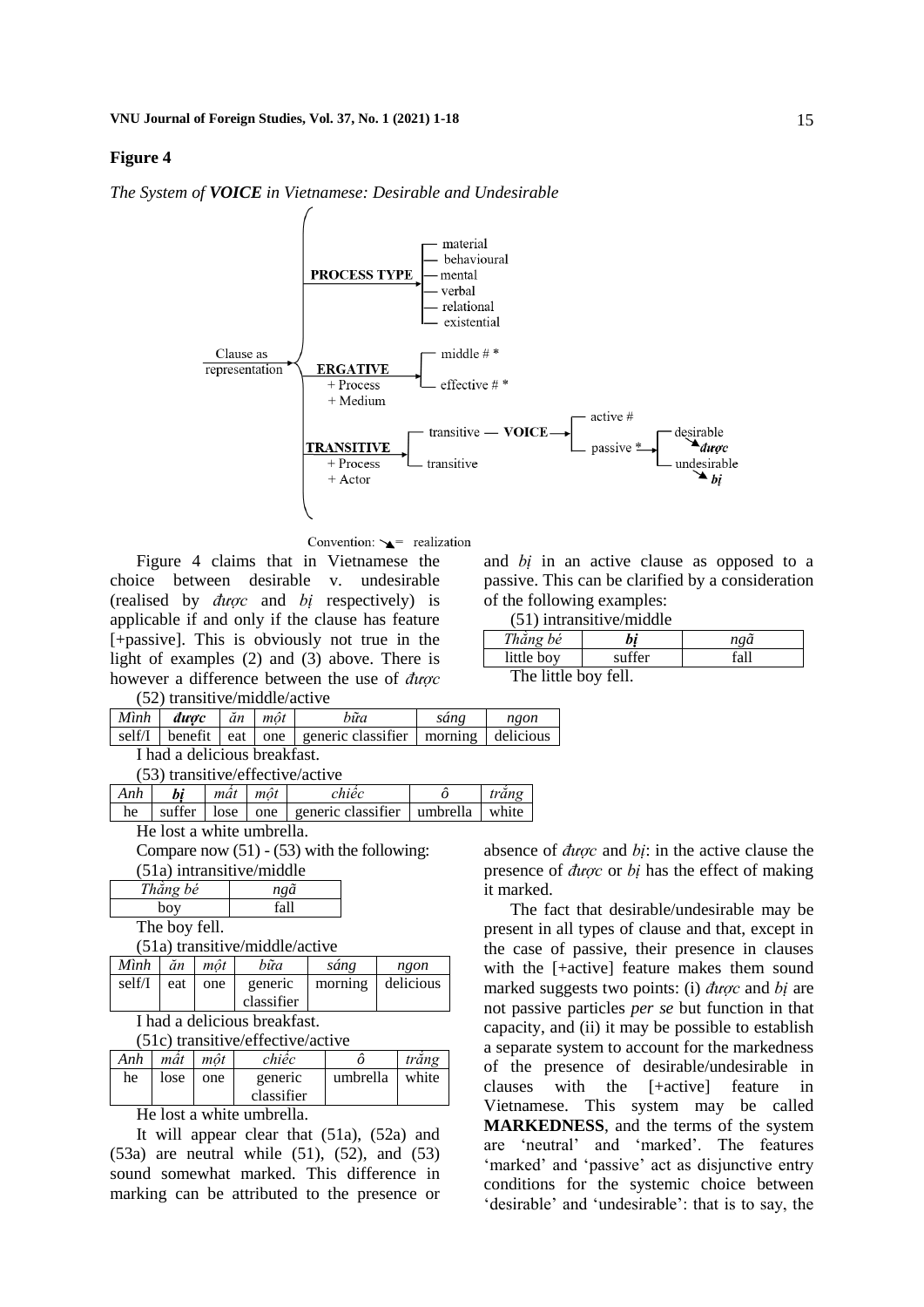Hasan, 1996). The system of **MARKEDNESS** with its more delicate choices in concurrence with the systems of **PROCESS TYPE**, **ERGATIVE**, and **TRANSITIVE** is represented in Figure 5.

choice between the last two systemic features is applicable either in the environment of 'passive' or in the environment of 'marked' (for detail about semantic system network in SFL, see

## **Figure 5**

*The System of MARKEDNESS and its More Delicate Choices*



#### **5. Concluding remarks**

In this article, we have made an attempt to outline a description of one of the most important categories in the grammar of Vietnamese which does not seem to have received adequate attention from the Vietnamese linguistic scholarship: the category of voice. We began our discussion by presenting three formal contradicting views about whether or not voice is applicable to the language. Then drawing on insights from SFL, we have described and interpreted this category of voice in Vietnamese. We first examined voice in relation to the two alternative experiential perspectives: transitivity and ergativity. Then, using these perspectives as the basis, we took a step further, interpreting voice from a multifunctional approach, intertwining the experiential function with the interpersonal and the textual ones in the clause. In answering the first question "Does voice exist in Vietnamese?", we share the idea of some formal grammarians (e.g. Truong, 1867; Bui, 1952; Nguyen, 1977; Nguyen, 1979; and Diep, 1987, 2013; and others) that voice does exist in Vietnamese, and that it is a feature of the

clause, rather than that of the verb. But, in answering the second and the third questions, "What are the delicate options available in the environment of **VOICE** in Vietnamese?", and "How can these delicate options be distinguished from the SFL perspective?", we differ markedly from formal grammarians. Offering a new approach to the description and interpretation of the Vietnamese voice – the SF approach, we have thus achieved new findings: first, **VOICE** in Vietnamese constitutes a system that runs across all types of ranking clause, and this system opens up a number of delicate choices: middle v. effective, if effective is chosen, it will allow two more delicate choices: active v. passive (voice), and if passive is chosen, it will further allow two more delicate choices: desirable v. undesirable. And secondly, these delicate choices can be distinguished along the three metafunctions of language: experiential (realized in transitivity and ergativity), interpersonal (realized in mood), and textual (realized in theme). It is clear from our research that to have a comprehensive picture of any grammatical category, we really need a multifunctional approach. And it is precisely this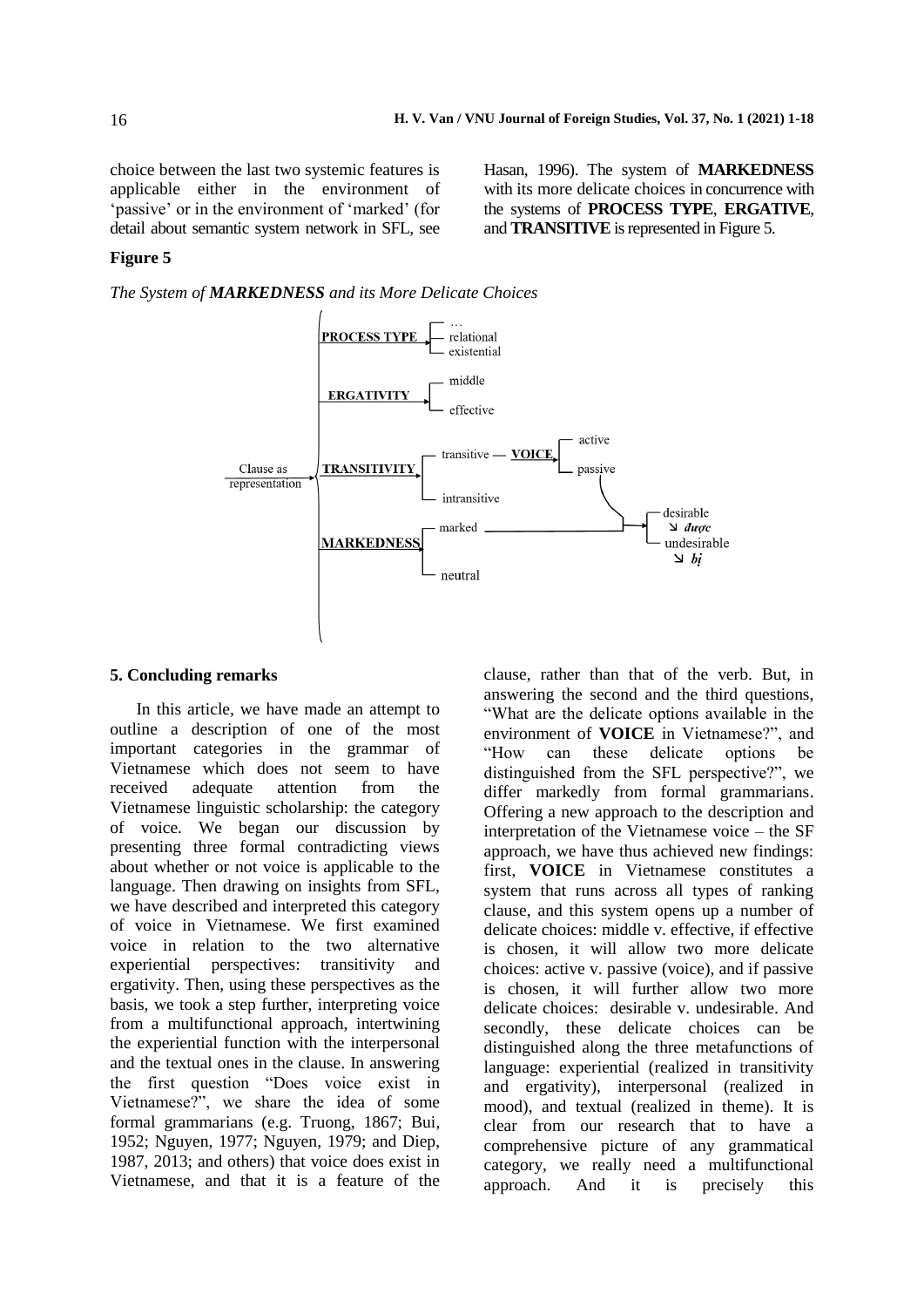#### **VNU Journal of Foreign Studies, Vol. 37, No. 1 (2021) 1-18** 17

multifunctional approach that has justified the relevance of SFL to our study: by describing and interpreting the system of **VOICE** in Vietnamese from the SFL perspective, we are able to understand many features which otherwise remain arbitrary or obscure.

## **References**

#### **Vietnamese**

- Bùi Đức Tịnh (1952). *Văn phạm Việt Nam* [A grammar of Vietnamese]. Nhà xuất bản Phạm Văn Tươi.
- Diệp Quang Ban (1987). *Câu đơn tiếng Việt* [The simple sentence in Vietnamese]. Nhà xuất bản Giáo dục.
- Diệp Quang Ban (2013). *Ngữ pháp Việt Nam* [A grammar of Vietnamese]. Nhà xuất bản Giáo dục.
- Halliday, M. A. K. (2012). *Dẫn luận ngữ pháp chức năng* [An introduction to Functional Grammar] (Hoàng Văn Vân dịch) (tái bản lần thứ hai). Nhà xuất bản Đại học Quốc gia Hà Nội[. https://doi.org/10.25073/2525/vnufs.4229](https://doi.org/10.25073/2525/vnufs.4229)
- Nguyễn Kim Thản (1977). *Động từ trong tiếng Việt* [Verbs in Vietnamese]. Nhà xuất bản Khoa học xã hội.
- Trần Trọng Kim, Bùi Kỷ, & Phạm Duy Khiêm (1940). *Việt-Nam Văn-Phạm* [A grammar of Vietnamese] (tái bản lần thứ tám). Nhà xuất bản Tân Việt.

#### **English**

- Chomsky, N. (1965). *Aspects of the theory of syntax*. The M. I. T. Press.
- Collins Cobuild (1996). *Grammar patterns 1: Verbs*. HarperCollins Publishers.
- Davidse, K. (1992). Transitivity/Ergativity: The Janus-headed grammar of actions and events. In M. Davies & L. Ravelli (Eds.), *Advances in Systemic Linguistics: Recent theories and practices* (pp. 105-35). Pinter Publishers.
- Emeneau, M. B. (1951). *Studies in Vietnamese (Annamese) grammar*. University of California Press.
- Fillmore, C. (1968). The case for case. In E. Bach & R. T. Harms (Eds.), *Universals in linguistic theory* (pp. 1-88). Holt, Rinehart and Winston.
- Halliday, M. A. K. (1967a). Notes on transitivity and theme in English, Part 1. *Journal of Linguistics*, *3*(1), 37-81.
- Halliday, M. A. K. (1967b). Notes on transitivity and theme in English, Part 2. *Journal of Linguistics*, *3*(2), 199-244.
- Halliday, M. A. K. (1968). Notes on transitivity and theme in English, Part 3. *Journal of Linguistics*, *4*(2), 179-215.
- Halliday, M. A. K. (1970). Language structure and language function. In J. Lyons (Ed.), *New horizons in linguistics* (pp. 140-65). Penguin.
- Halliday, M. A. K. (1976). *Halliday: System and function in language* (G. Kress, Ed.). Oxford University Press.
- Halliday, M. A. K. (1977). Ideas about language. In M. A. K.

Halliday (Ed.), *Aims and perspectives in linguistics* (pp. 32-49). Applied Linguistics Association of Australia.

- Halliday, M. A. K. (1978). *Language as social semiotic: The interpretation of language and meaning*. Edward Arnold.
- Halliday, M. A. K. (1985). *An introduction to Functional Grammar* (1st ed.). Edward Arnold.
- Halliday, M. A. K. (1998). *An introduction to Functional Grammar* (2nd ed.). Edward Arnold.
- Halliday, M. A. K., & Matthiessen, C. M. I. M. (2014). *Halliday's introduction to Functional Grammar* (4th ed.)*.*  Routledge.
- Hasan, R. (1996). *Ways of saying: Ways of meaning* (C. Cloran, D. Butt & G. Williams, Eds.). Cassell.
- Hoang, V. V. (1997). *An Experiential Grammar of the Vietnamese clause: A functional description* [Doctoral dissertation, Macquarie University].
- Hoang, V. V. (2012). *An Experiential Grammar of the Vietnamese clause*. Vietnam Education Publishing House.
- Kaplan, J. (1995). *English grammar: Principles and facts* (2nd ed.). Prentice Hall, Inc.
- Le, D. N. (1980). *Modality in English and Vietnamese: A systemic comparison* [Unpublished master's thesis]. University of Sydney.
- Lyons, J. (1979). *Introduction to theoretical linguistics*. Cambridge University Press.
- Martin, J. R., & White, P. R. R. (2005). *The language of evaluation: Appraisal in English*. Palgrave Macmillan.
- Matthiessen, C. M. I. M. (1995). *Lexicogrammatical cartography: English systems*. International Language Sciences Publishers.
- Matthiessen, C. M. I. M., Teresa, K., & Lam, M. (2010). *Key terms in Systemic Functional Linguistics*. Continuum.
- Nguyen, D. H. (1979). *201 Vietnamese Verbs*. Barron's Educational Series.
- Palmer, R. F. (1980). *The English verb* (8th ed.). Longman.
- Shore, S. (1992). *Aspects of Systemic Functional Grammar of Finnish* [Doctoral Dissertation, Macquarie University]. http://citeseerx.ist.psu.edu/viewdoc/download?doi=10. 1.1.129.1396&rep=rep1&type=pdf
- Svartvik, J. (1966). *On voice in the English verb*. Mouton.
- Thompson, L. C. (1985). *A Vietnamese Reference Grammar*. *Mon-Khmer Studies Journal, 13-14*, 1-367.

#### **French**

- Bouchet, A. (1912). *Cours elementaire D'annamite*. Imprimerie d'Extrême-Orient.
- Cordier, G. (1932). *Cours de la langue Annamite*. *Annee preparatoire: Grammaire et exercises*. (N.Pub).
- Grammont, M., & Le, Q. T. (1911). Études sur la langue Annamite. In *Mémoires de la société de linguistique de Paris* (Vol. 17). Imprimerie Nationale.
- Truong, V. K. (1867). *Abrégé de Grammaire Annamite*. Imprimerie Impériale.